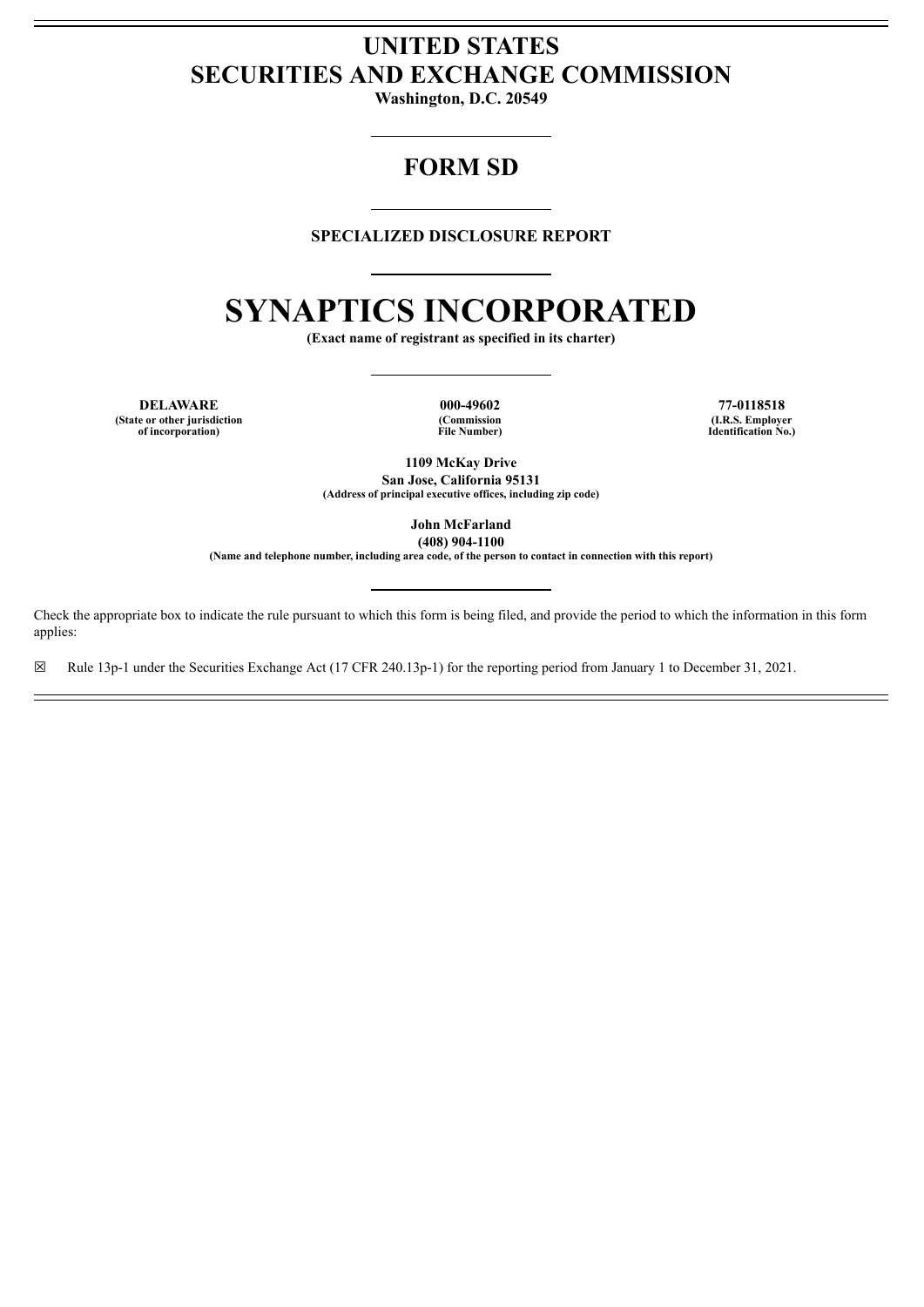#### **Section 1 – Conflict Minerals Disclosure**

# **Item 1.01. Conflict Minerals Disclosure and Report.**

#### **Conflict Minerals Disclosure**

Synaptics Incorporated (including its consolidated subsidiaries, the "Registrant") is filing this Form SD pursuant to Rule 13p-1 under the Securities Exchange Act of 1934 for the reporting period from January 1, 2021 to December 31, 2021 (the "Reporting Period").

For the Reporting Period, the Registrant conducted, in good faith, a reasonable country of origin inquiry regarding the conflict minerals (as defined in Item 1.01(d)(3) of Form SD), as well as cobalt, that are necessary to the functionality or production of products that the Registrant manufactures or contracts to manufacture (the "Minerals"). The inquiry was reasonably designed to determine if the Minerals originated in the Democratic Republic of the Congo or an adjoining country or are from recycled or scrap sources.

The Registrant has determined that it is required to file a Conflict Minerals Report, which is attached as Exhibit 1.01 to this report. The Conflict Minerals Report is also publicly available at https://www.synaptics.com/conflict-minerals. The content on, or accessible through, any website referred to in this Form SD is not incorporated by reference into this Form SD unless expressly noted.

## **Item 1.02. Exhibit.**

The Registrant's Conflict Minerals Report is included as Exhibit 1.01 to this report.

#### **Section 2 – Exhibits**

#### **Item 2.01. Exhibits.**

| <b>Exhibit Number</b> | Description                                                              |
|-----------------------|--------------------------------------------------------------------------|
| 1.01                  | Conflict Minerals Report as required by Items 1.01 and 1.02 of this Form |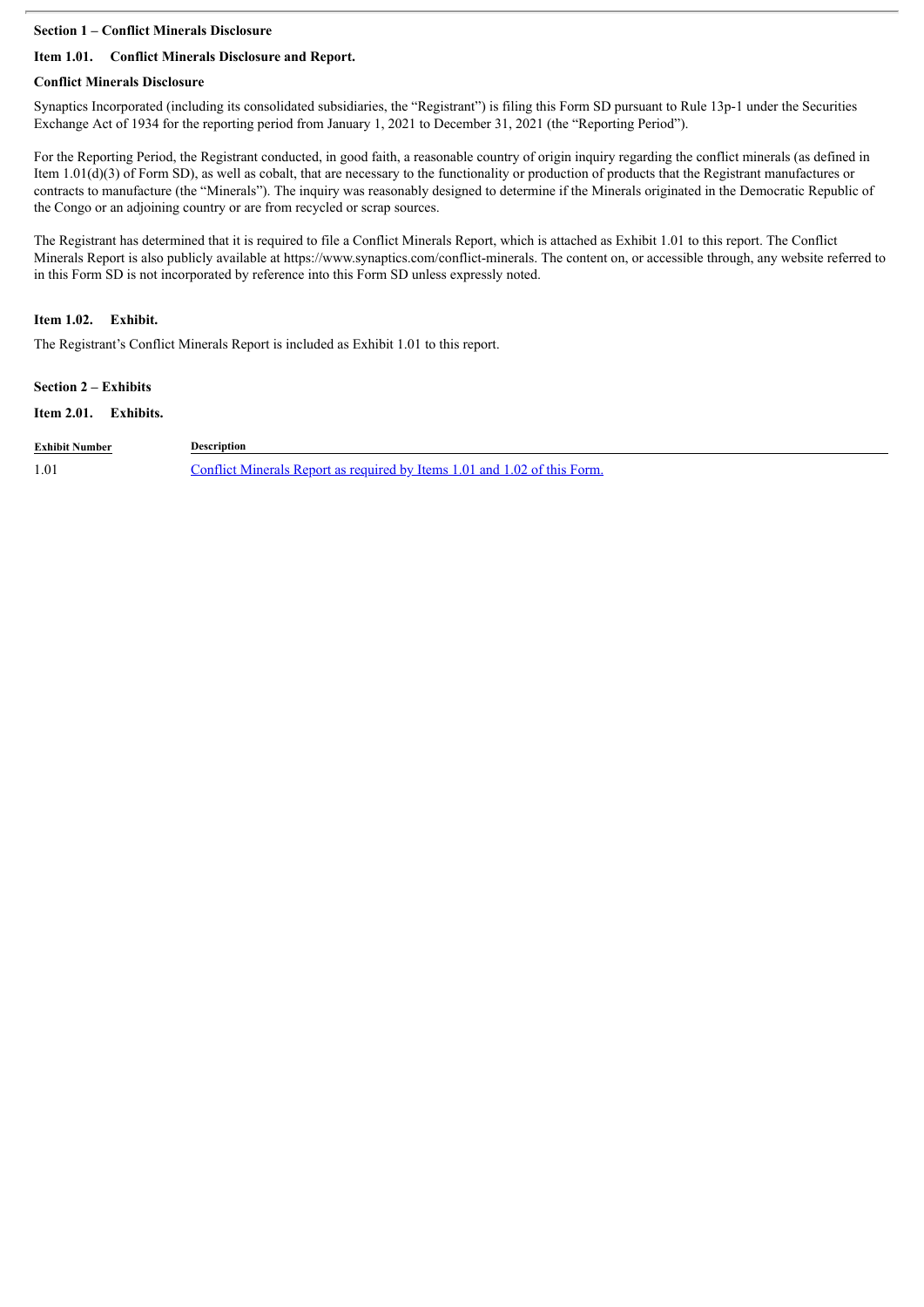### **SIGNATURES**

Pursuant to the requirements of the Securities Exchange Act of 1934, the Registrant has duly caused this report to be signed on its behalf by the undersigned hereunto duly authorized.

# **Synaptics Incorporated**

By: /s/ Kermit Nolan

Kermit Nolan

Corporate Vice President and Chief Accounting Officer

May 31, 2022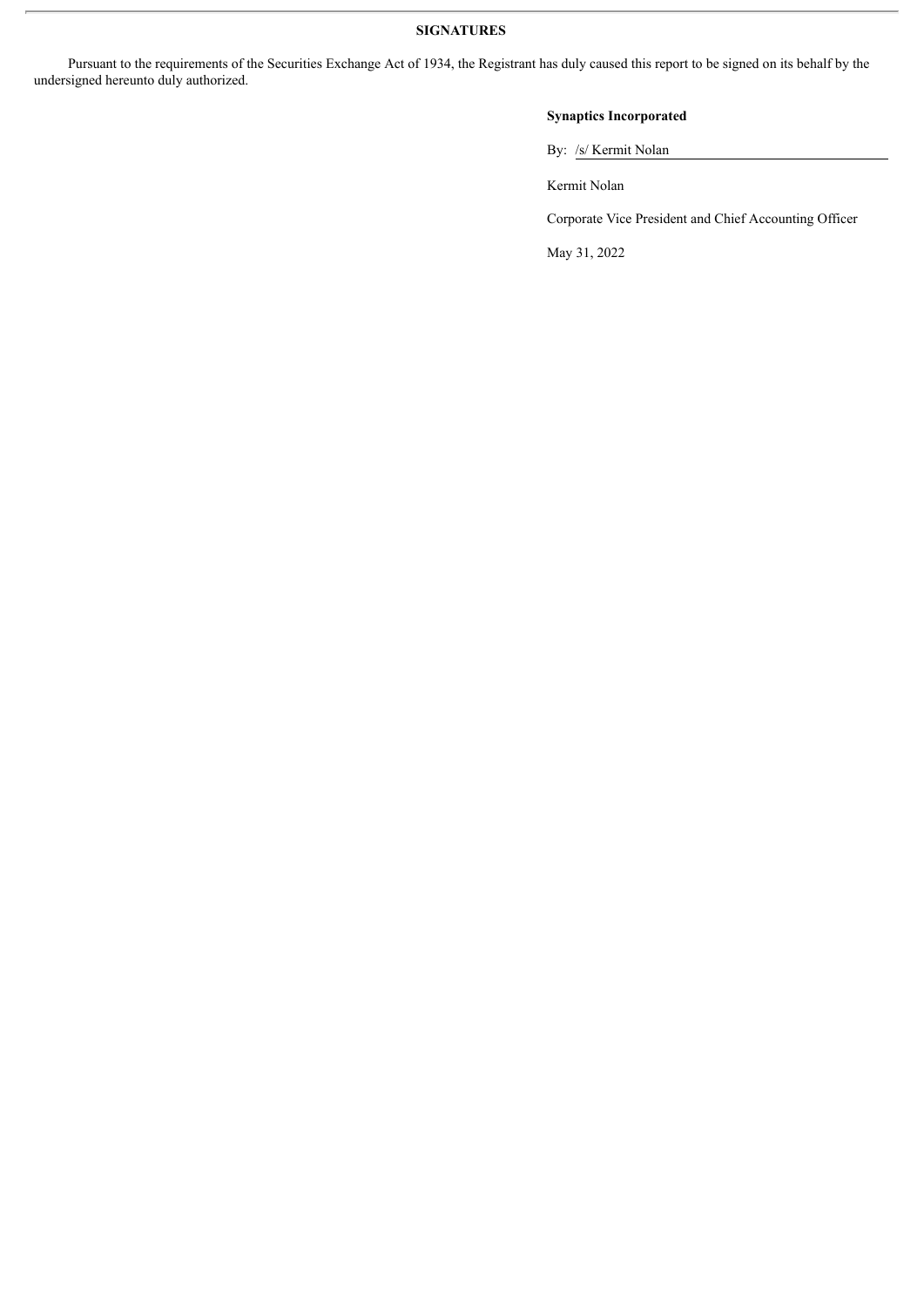#### **CONFLICT MINERALS REPORT**

<span id="page-3-0"></span>This Conflict Minerals Report ("Report") of Synaptics Incorporated and its consolidated subsidiaries ("Synaptics," the "Registrant," or "we") for the calendar year ended December 31, 2021 (the "Reporting Period"), is presented to comply with Rule 13p-1 under the Securities Exchange Act of 1934 (the "Rule"), the instructions to Form SD, and the Public Statement on the Effect of the Recent Court of Appeals Decision on the Conflict Minerals Rule issued by the Director of the Division of Corporation Finance of the Securities and Exchange Commission on April 29, 2014. Please refer to the Rule, Form SD, and the Securities and Exchange Commission's ("SEC") Release No. 34-67716 issued by the SEC on August 22, 2012, for definitions to the terms used in this Report, unless otherwise defined herein.

Synaptics is changing the way humans engage with connected devices and data, engineering exceptional experiences throughout the home, at work, in the car and on the go. Synaptics is the partner of choice for the world's most innovative intelligent system providers who are integrating multiple experiential technologies into platforms that make our digital lives more productive, insightful, secure and enjoyable. These customers are combining Synaptics' differentiated technologies in touch, display and biometrics with a new generation of advanced connectivity and AI-enhanced video, vision, audio, speech and security processing. We generally supply our product solutions to our original equipment manufacturer (OEM) customers either directly or through their contract manufacturers, which take delivery of our products and pay us directly for such products.

Synaptics does not engage in the actual mining of conflict minerals or cobalt (the "Minerals"), does not make purchases of raw ore or unrefined Minerals from mines, and is many steps removed in the supply chain from the mining of the Minerals. We purchase the materials used in our products from a large network of suppliers, who may contribute necessary Minerals to our products. The smelters and refiners used by our suppliers are in the best position in the total supply chain to know the origin of ores, which cannot be determined with any certainty once the ores are smelted, refined and converted to ingots, bullions or other Minerals-containing derivatives. We rely on our suppliers to assist with our due diligence efforts, including our suppliers' self-identification of the smelters and refiners used in their supply chain, and the countries from which the Minerals used in their supply chain may originate.

#### I. **Products**

The following products were identified during the Reporting Period as products that may contain any of the Minerals necessary to the functionality or production of products manufactured, or contracted to manufacture, by Synaptics: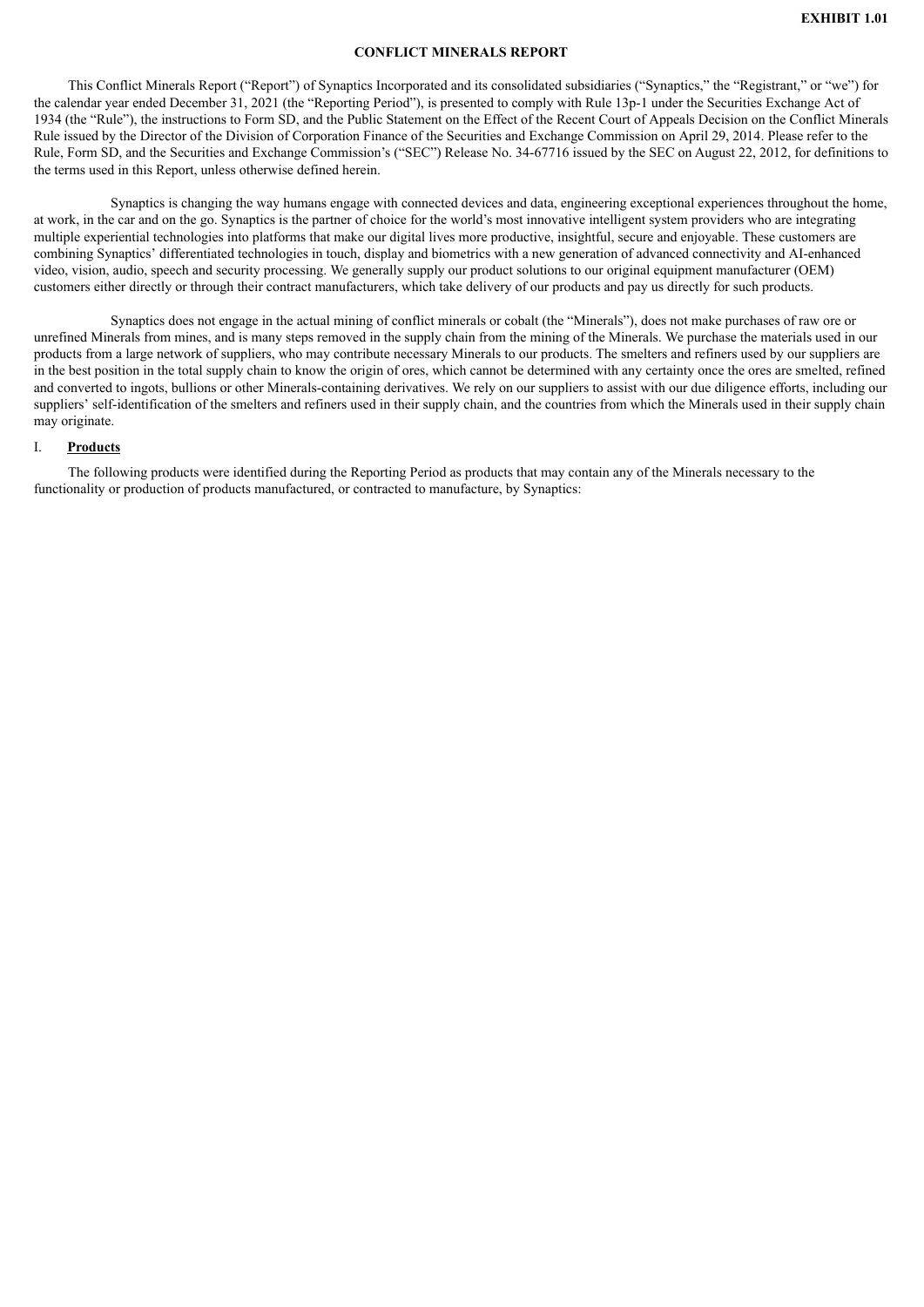- Our ClearPad® family of products is designed for clear, capacitive touchscreen solutions that enable the user to interact directly with the display on electronic devices, such as mobile smartphones, tablets, and automobiles. We typically sell our ClearPad products as a chip. together with customer-specific firmware, to sensor manufacturers or Organic Light Emitting Diode (OLED) or Liquid Crystal Display (LCD) manufacturers to integrate into their touch-enabled products. A discrete touchscreen product typically consists of a transparent, thin capacitive sensor that can be placed over any display, such as an LCD or OLED, and combined with a flexible circuit material and a touch controller chip. A display integrated touchscreen product typically consists of a capacitive touch sensor embedded into the LCD panel, combined with a flexible circuit material and a touch controller chip.
- Our ClearViewTM display driver products offer advanced image processing and low power technology for displays on electronic devices, including smartphones and tablets. The adaptive image processing works in concert with proprietary customization options enabling development of efficient and cost-effective high-performance solutions and faster time to market.
- Our TouchViewTM products integrate touch and display technologies to deliver advanced performance and simplified design. Our proprietary algorithms synchronize touch sensing with display driving, effectively eliminating display-induced noise and improving capacitive sensing performance. TouchView is available in two-chip and single-chip (Touch and Display Driver Integration (TDDI)) configurations.
- Our Natural IDTM family of capacitive-based fingerprint sensors are designed for use in smartphones, tablets, notebook PCs, PC peripherals, automotive and other applications. Our technology uses sophisticated digital image processing to increase the security of mobile and PC products while maintaining ease of use for the customer.
- Our FlexSenseTM sensor products use a proprietary sensor fusion engine to support multiple sensor inputs including capacitive, inductive, and hall sensing simultaneously in small consumer electronic devices, including true wireless speakers (TWS) and gaming controller buttons. Our technology allows these sensor inputs to be processed independently or integrated together on chip to provide more reliable interactions for consumers.
- Our personal computer, or PC, solutions, include our TouchPadTM, SecurePadTM ClickPadTM, ForcePadTM, Dual Pointing Solutions, and TouchStykTM product lines, which are touch-sensitive pads and other interfaces that sense the position, movement, force, or a combination thereof, applied by one or more fingers on its surface through the measurement of capacitance. The SecurePad integrates our Natural ID fingerprint sensor directly into the TouchPad area, improving usability for end users and simplifying the supply chain for notebook PC manufacturers.
- Our AudioSmart® products use low-power analog mixed-signal technology and intelligent DSP algorithms for high-fidelity voice and audio processing.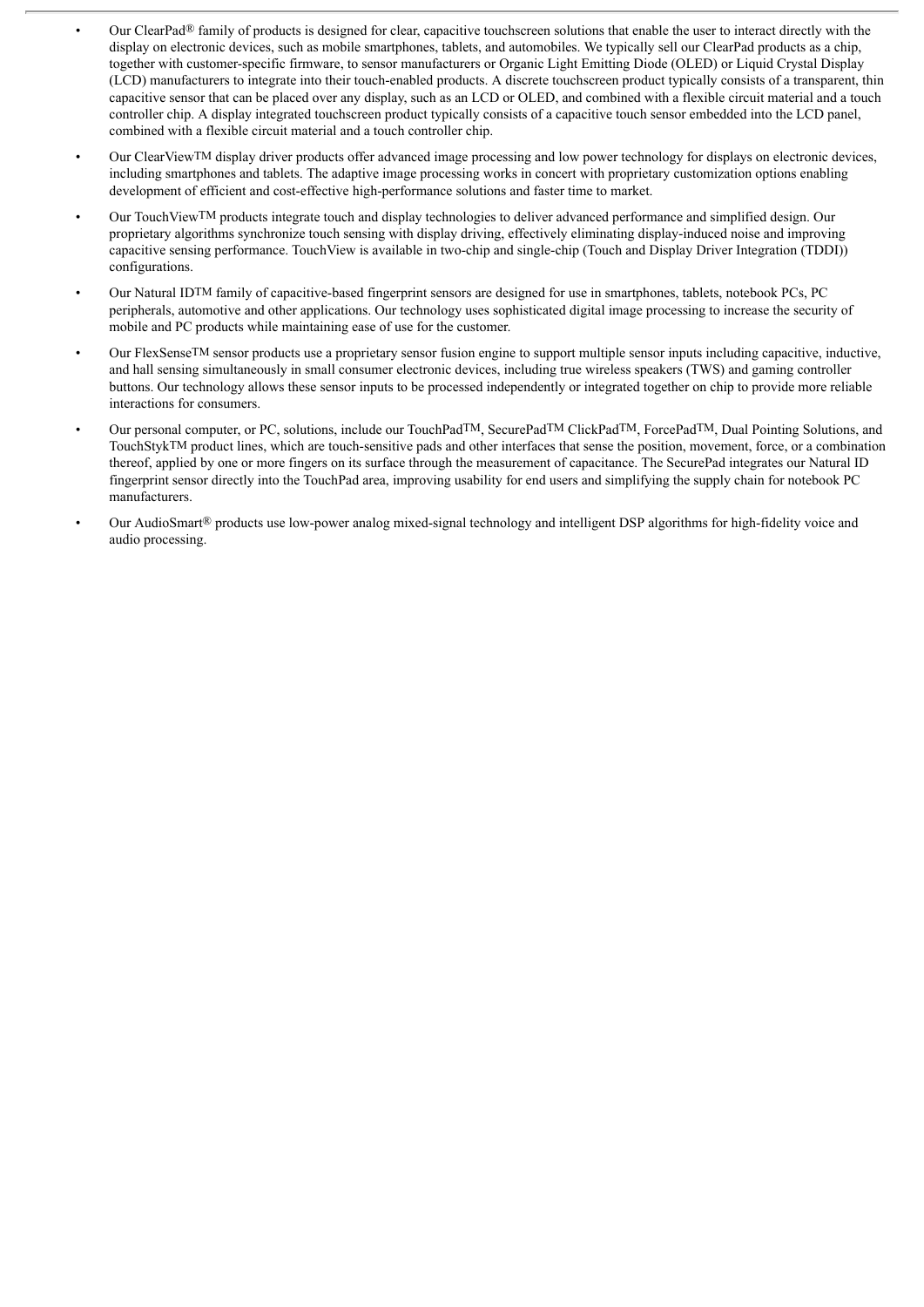AudioSmart integrated circuits and algorithm solutions are used in high-performance headsets, voice-over IP (VOIP) terminals and DECT cordless phones.

- Our VideoSmartTM solutions include powerful media processor SoCs with optimized artificial intelligence engines for service provider platforms, over-the-top streaming devices, smart displays and other applications.
- Our Imaging Smart<sup>TM</sup> solutions include a product portfolio that spans three distinct product lines, including document and photo imaging controllers, digital video, and fax/modem solutions. ImagingSmart products leverage image processing IP, low power encoders and DSP technology to deliver a wide range of fax/modem, digital video and printer solutions for home, business, mobile and imaging applications.
- Our DisplayLink® graphics products make up one half of our Video Interface solutions and comprise hardware SoCs and software solutions making it easy to connect any display to any computer over standard interfaces including USB, Ethernet and wireless networks. DisplayLink products utilize proprietary encode and compression algorithms that dynamically adjust as available bandwidth changes. DisplayLink products enable a wide range of productivity solutions including docking stations, meeting room controllers and embedded products that require flexible universal connectivity.
- Our DisplayPort products make up the other half of our Video Interface solutions and include our MST video hub, video adapter, and protocol converter products. These products take GPU graphic information and transport them to be displayed on monitors or TVs. They are often used in PC docking stations, notebook dongles, and HDMI cables.
- Our Wireless Connectivity solutions include our WiFi, Bluetooth, Zigbee, and Thread product lines which are critical to transmitting and receiving video, audio and/or data over the air for popular IoT applications including set-top boxes, OTT boxes, smart speakers, smart displays/tablets, and IP cameras, and include GNSS product lines which can generate location information through various wearable devices such as smartwatches and wristbands.
- Our ULE Wireless Connectivity solutions include our ULE product line, which is critical for transmitting and receiving audio and/or data over the air for smart home and security applications, including home gateways, OTT boxes, security controllers and security panels, as well as aging-at-place solutions such as pendants, wristwatches, and panic buttons.
- Our low-power AI products are comprised of SoCs that utilize signal processing and other machine-learning techniques to process input from various sensors and enable the design of various IoT devices that can detect and analyze activities and occurrences such as a human voice, target sounds, objects, people, or animals. In addition, this product line includes SoCs that process the human voice to reduce noise and improve the quality of voice communications in devices such as phones, tablets, and conference speakers.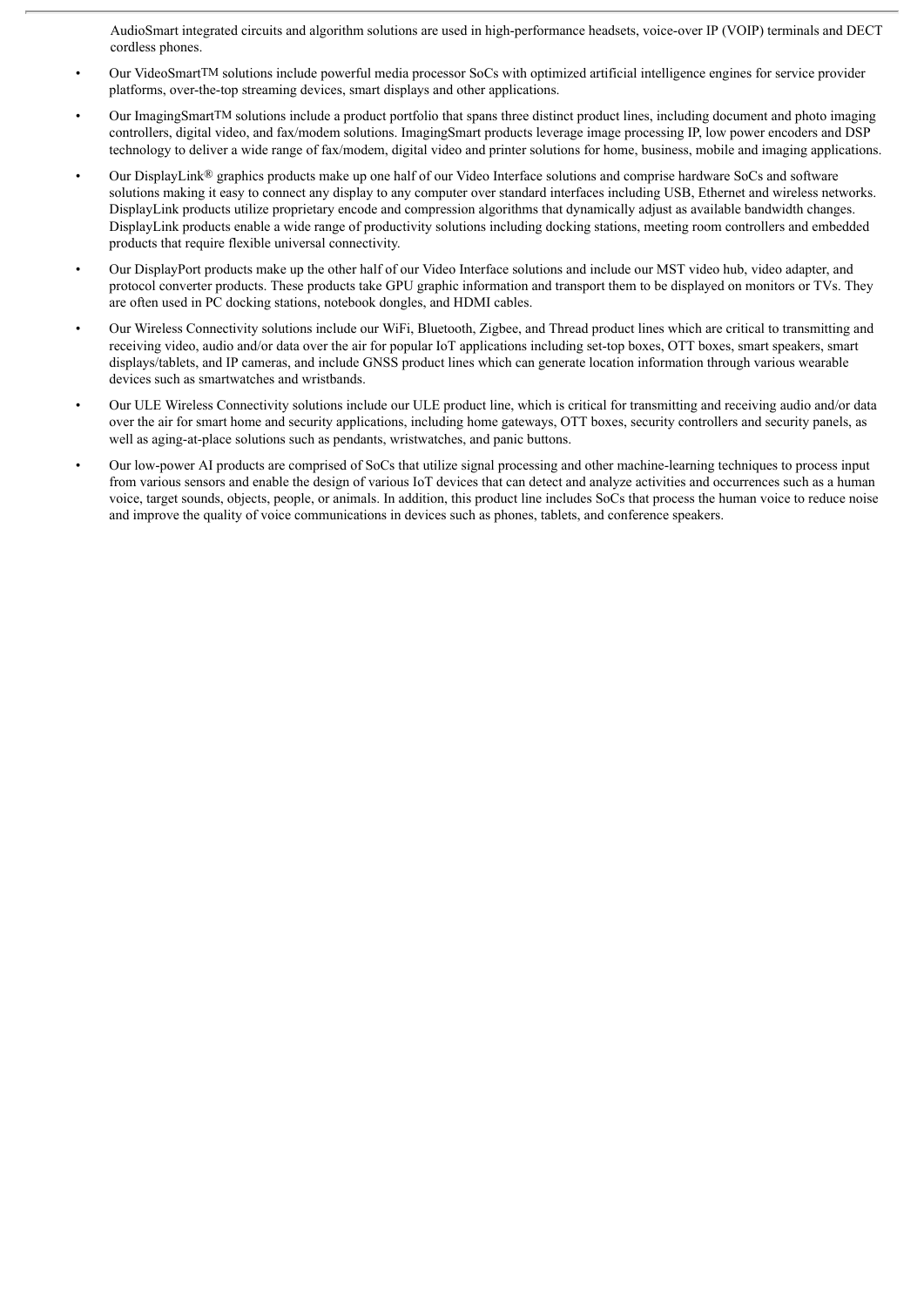## II. **Due Diligence**

Based on the OECD Due Diligence Guidance for Responsible Supply Chains of Minerals from Conflict-Affected and High-Risk Areas (Third Edition OECD 2016) and the due diligence framework published by the Responsible Business Alliance (RBA) and the Global e-Sustainability Initiative (GeSI), including the Responsible Minerals Initiative's (RMI) Conflict Minerals Reporting Template for calendar year 2021 (the "Template"), we took the following measures, during the Reporting Period, to determine the source and chain of custody for the Minerals which we believed necessary to the functionality or production of products manufactured, or contracted to be manufactured, by us in the Reporting Period.

- 1. Synaptics identified 107 suppliers, whom we believed could provide materials containing the Minerals necessary to the functionality or production of products manufactured by us or contracted by us to be manufactured.
- 2. Synaptics sent out a survey, based on the Template, to the suppliers described in No. 1 above requesting them to (a) determine whether they supplied Synaptics with metals or materials containing the Minerals; (b) conduct independent due diligence on their own supply chain; (c) identify all smelters in their supply chain that supply products containing the Minerals to Synaptics; and (d) download, complete and return the Template to Synaptics identifying all smelters and, using RMI resources, determine whether such smelters were certified as conformant smelters by the RMI's Responsible Minerals Assurance Process (RMAP). For any non-conformant smelters identified, Synaptics strongly recommended the supplier remove such non-conformant smelter from the supplier's supply chain and required the supplier to submit a plan to Synaptics detailing its efforts to remove or replace the non-conformant smelter. In addition, Synaptics' suppliers were required to establish and document a policy on conflict minerals.
- 3. 100% of the suppliers identified in No. 1 above completed the steps described in No. 2 above. 24 suppliers declared that their products did not contain any of the Minerals. Of the 83 suppliers who stated their products may contain the Minerals, approximately 66% stated gold may be in the products supplied to Synaptics; approximately 78% stated tin may be in the products supplied to Synaptics; approximately 22% stated tantalum may be in the products supplied to Synaptics; approximately 41% stated tungsten may be in the products supplied to Synaptics; and approximately 33% stated cobalt may be in the products supplied to Synaptics.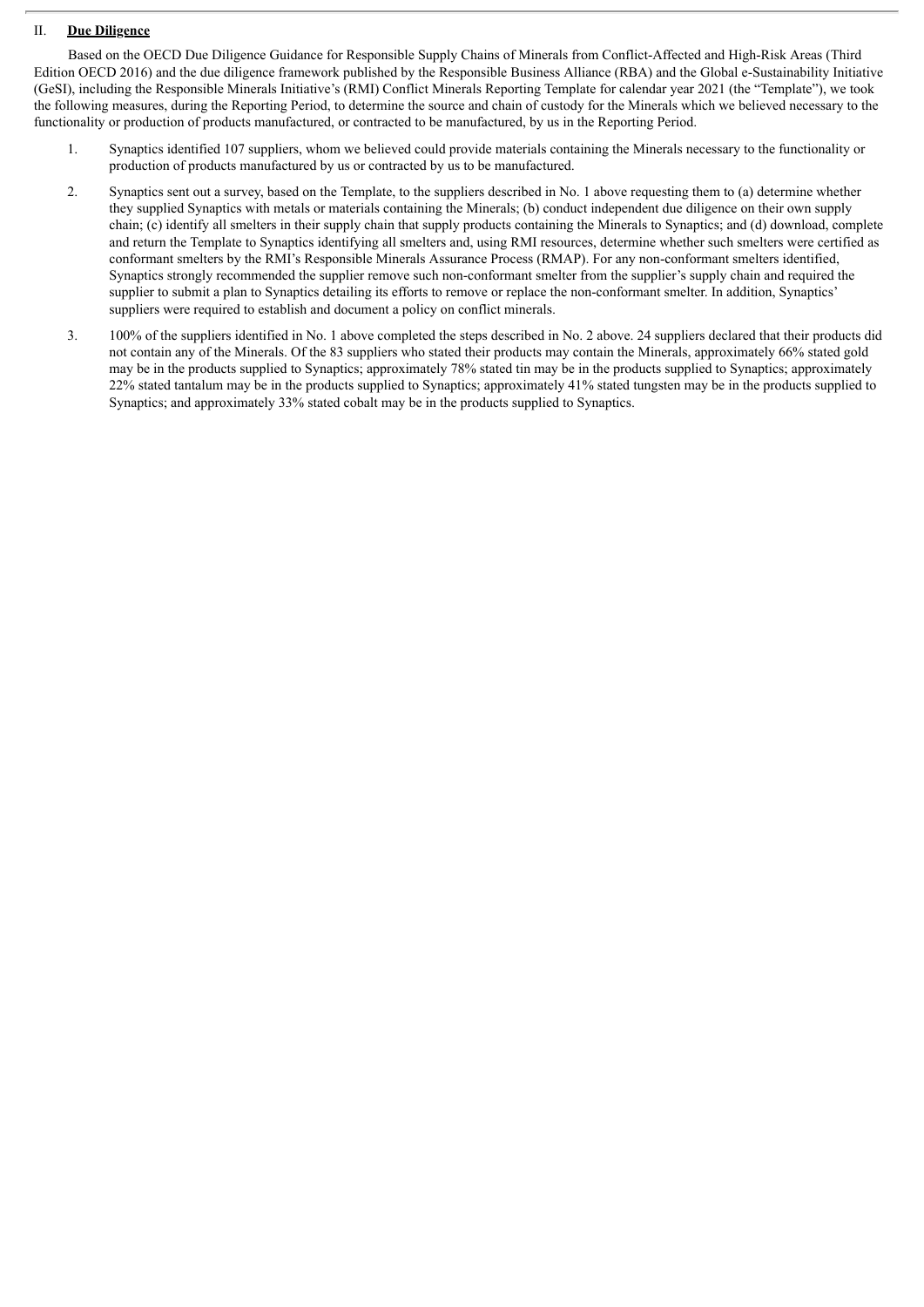- 4. Approximately 98% of the suppliers who responded identified all smelters used in their supply chain in accordance with the Template and its instructions; 2 suppliers could not identify all of their source(s) for cobalt. Approximately 70% of the suppliers who stated that their products may contain the Minerals certified that the conflict minerals in the products they supplied to Synaptics are sourced from RMAP conformant smelters.1 Of the 25 suppliers who could not certify that all of their smelters were conformant, 2 suppliers sourced cobalt from unknown sources and 23 suppliers sourced conflict minerals from a combined 3212 different smelters, of which 58 smelters were non-conformant smelters, as determined by the RMAP.
- 5. Synaptics compared the smelters identified by each of our suppliers to the list of smelters identified as conformant smelters by the RMAP. Approximately 93% of the smelters used by our suppliers for tantalum, gold, tin and tungsten appeared on this list and are certified by the RMAP as conformant smelters. Based on the information provided by our suppliers, Synaptics believes that the facilities used to process the Minerals contained in Synaptics' products include the smelters listed in Exhibit A below.
- 6. a. Our suppliers used 37 different smelters located in 12 different countries for tantalum. These countries include Brazil, China, Estonia, Germany, India, Japan, Kazakhstan, Mexico, North Macedonia, the Russian Federation, Thailand, and the United States of America. Of these smelters, over 97% are certified conformant smelters as defined by the RMAP.
	- b. Our suppliers used 108 different smelters located in 34 different countries for gold. These countries include Andorra, Australia, Austria, Belgium, Brazil, Canada, Chile, China, Czechia, France, Germany, India, Indonesia, Italy, Japan, Kazakhstan, Kyrgyzstan, Mexico, Netherlands, the Philippines, Poland, the Russian Federation, Singapore, South Africa, South Korea, Spain, Sweden, Switzerland, Taiwan, Thailand, Turkey, the United Arab Emirates, the United States of America, and Uzbekistan. Of these smelters, approximately 91% are certified conformant smelters as defined by the RMAP.
	- c. Our suppliers used 54 different smelters located in 16 different countries for tin. These countries include Belgium, Bolivia, Brazil, China, Indonesia, Japan, Malaysia, Peru, the Philippines, Poland, Rwanda, Spain, Taiwan, Thailand, the United States of America, and Vietnam. Of these smelters, approximately 93% are certified conformant smelters as defined by the RMAP.

2 Based on each unique smelter identifier number. Smelters are assigned a unique smelter identification number for each mineral they smelt/refine. In some instances, the same smelter was identified by our suppliers with different smelter identification numbers for different minerals. Smelters are only listed once in Exhibit A to this Conflict Minerals Report.

<sup>1</sup> Smelter data presented in this Report is based on the Responsible Minerals Assurance Process list of Conformant Smelters and Refiners as of April 16, 2022.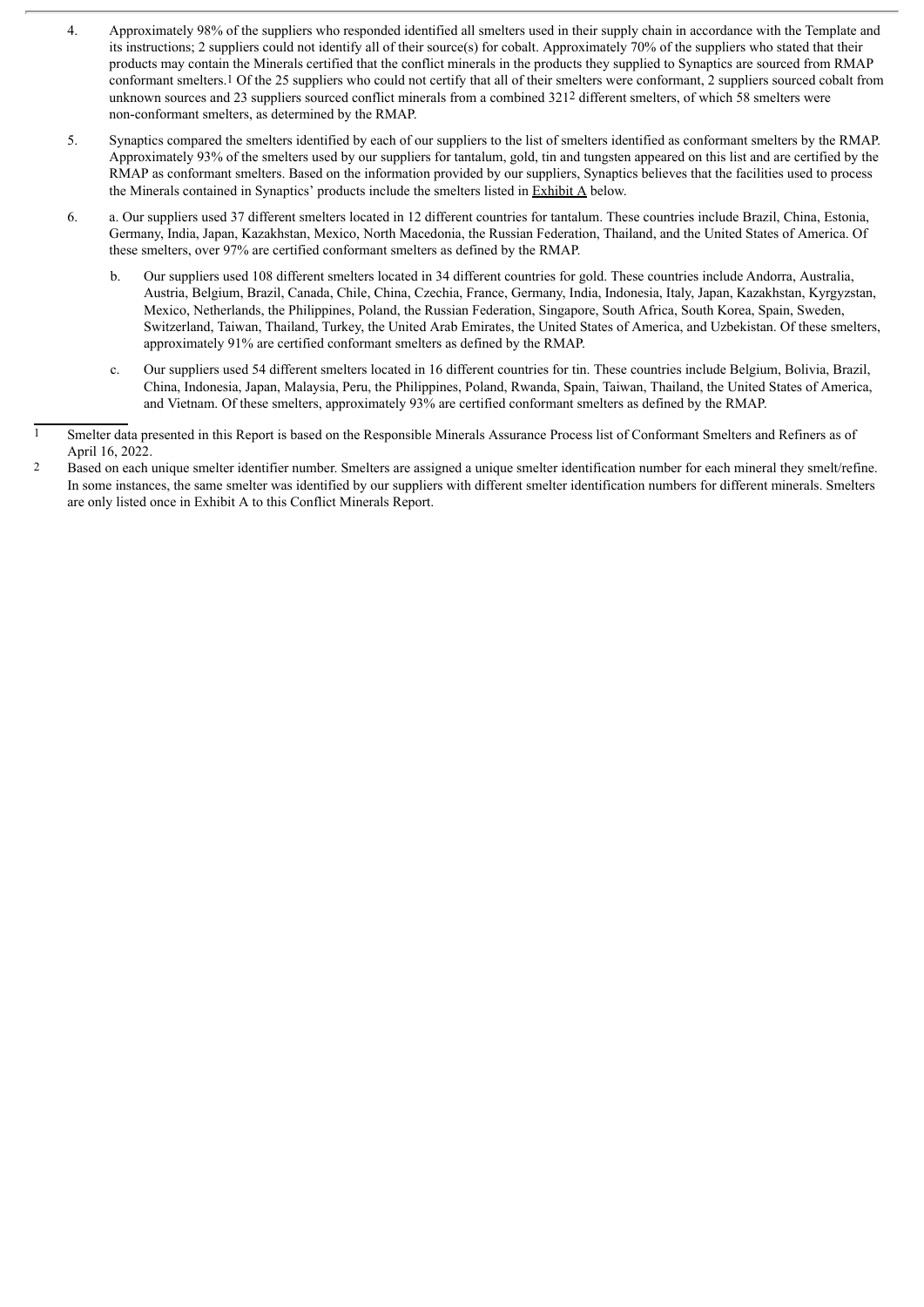- d. Our suppliers used 41 different smelters located in 11 different countries for tungsten. These countries include Austria, Brazil, China, Germany, Japan, the Philippines, the Russian Federation, South Korea, Taiwan, the United States of America, and Vietnam. Of these smelters, approximately 95% are certified conformant smelters as defined by the RMAP.
- e. Our suppliers used 81 different smelters located in 20 different countries for cobalt. These countries include Australia, Belgium, Canada, China, Democratic Republic of the Congo, Finland, Hong Kong, Indonesia, Japan, Madagascar, Morocco, Norway, the Philippines, the Russian Federation, South Korea, Taiwan, Thailand, the United Kingdom of Great Britain and Northern Ireland, the United States of America, and Zambia. RMI has begun to assess whether cobalt smelters and refiners are conformant with applicable RMAP protocols; however, the operational impacts of Covid-19 are leading to delays with some RMAP assessments. As of April 16, 2022, RMI has reported 29 cobalt smelters and refiners as conformant with applicable RMAP assessment protocols and 11 cobalt smelters and refiners that are active with respect to progressing to compliance with such protocols. Of the 81 smelters that our suppliers used, 29 are certified conformant smelters as defined by RMAP and 11 are active with respect to progressing to conformant status. We continue to encourage the cobalt refiners in our supply chain to participate in the RMAP process.
- 7. Synaptics' reasonable country of origin inquiry is based on surveys provided by its suppliers, which report to Synaptics whether its smelters are certified as conformant smelters. Certain of Synaptics' suppliers were unable to determine the countries of origin of the Minerals it provided to us, therefore, we are unable, at this time, to conclusively determine the countries of origin of all the Minerals used in our products.

During the Reporting Period, we conducted the due diligence efforts described in this Report to determine the mine or location of the Minerals in our products. We relied on the information provided by independent third-party audit programs, such as the RMI, to determine whether the smelters disclosed by our suppliers are conformant smelters, as defined by the RMAP.

We continue to recommend to, and put pressure on, our suppliers who had non-conformant smelters in their supply chain in calendar year 2021 to remove such non-conformant smelters from their supply chain as soon as possible and we require such suppliers to submit a plan to Synaptics detailing their efforts to either remove or replace such smelter. We also have an audit plan in place, which was created to audit the design, performance and effectiveness of our due diligence framework and due diligence measures as they relate to the Minerals.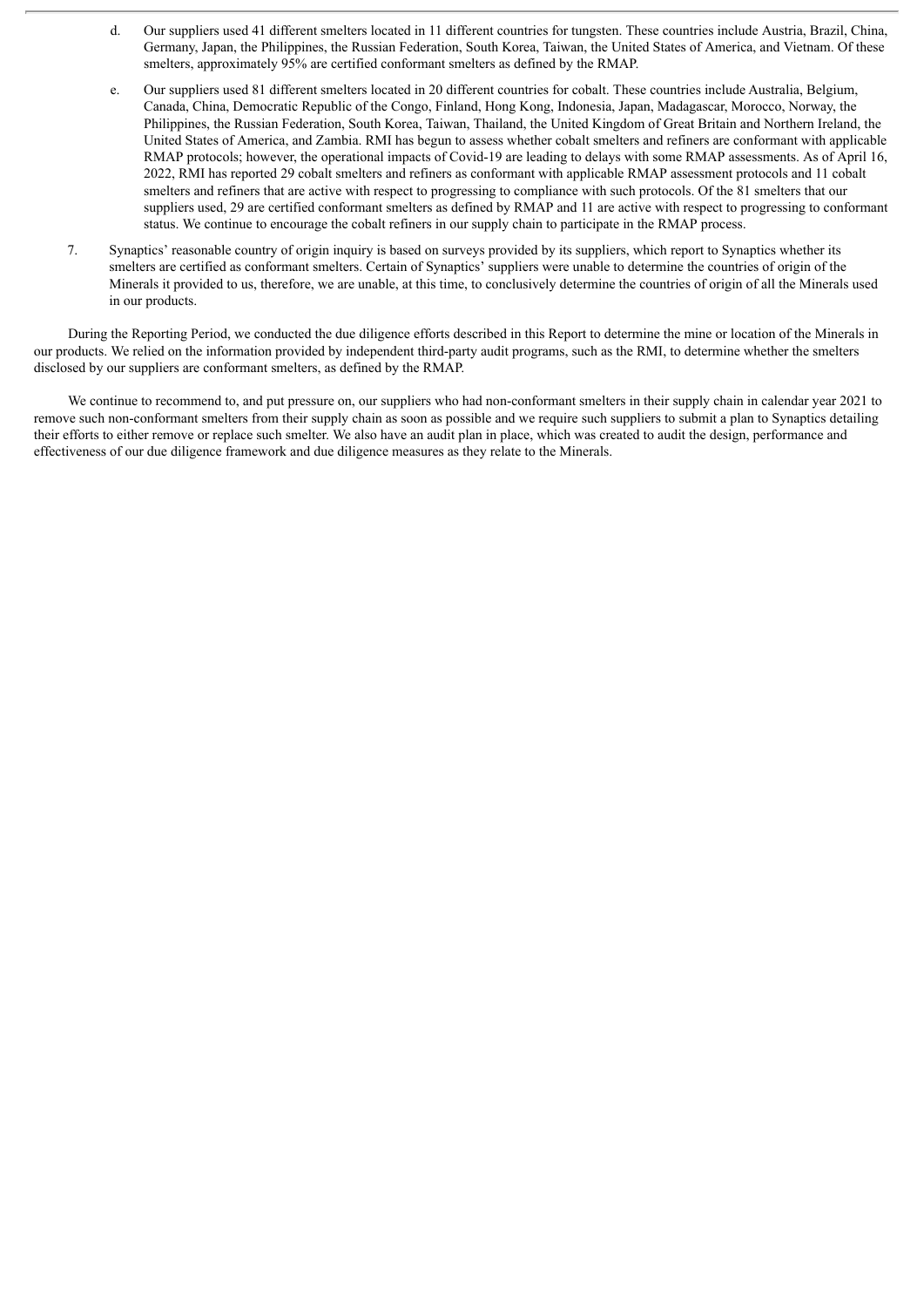As discussed above, where possible, Synaptics has relied on third party assurances and certifications. For example, we accept as reliable any smelter that is identified as conformant by the RMAP. To the extent that other audited supplier certifications are provided to Synaptics, Synaptics may consider reliance on such certifications on a case-by-case basis.

#### III. **Additional Due Diligence and Risk Mitigation**

Synaptics periodically assesses the risk of other minerals in its products, and we update our due diligence process to address the risk of additional minerals, when appropriate.

We will continue to monitor our supply chain, including smelters used by our suppliers, to ensure that all smelters used by our suppliers are conformant with the RMAP. We will continue to pressure our supply chain to provide complete and accurate information regarding their smelters who provide the Minerals; continue to pressure our supply chain to either remove or replace non-conformant smelters from their own supply chain; remove from our supply chain those suppliers who continually refuse to or who are unable to provide complete information regarding their smelters; remove from our supply chain those suppliers who continue to maintain non-conformant smelters in their supply chain; and audit the results of supplier responses to the Template.

Due to the size, breadth and complexity of our supply chain, the process of successfully tracing all of the necessary Minerals used in our products back to their country of origin will require additional time and resources. Our ability to make determinations about the presence and source of origin of such Minerals in our products depends upon a number of factors including, but not limited to: (i) the respective due diligence efforts of our suppliers and their supply chain, as well as their willingness to disclose such information to us, and (ii) the ability and willingness of our supply chain to adopt the OECD Guidance and other initiatives or guidance that may develop over time with respect to responsible sourcing. The inability to obtain reliable information from any level of our supply chain could have a material impact on our ability to provide meaningful information on the presence and origin of necessary Minerals in our products' supply chain with any reasonable degree of certainty. There can be no assurance that our suppliers will continue to cooperate with our diligence inquiries and our requests for certifications, or to provide us with the documentation or other evidence that we consider reliable in a timeframe sufficient to allow us to make a reasonable and reliable assessment following appropriate further diligence measures, as may be required.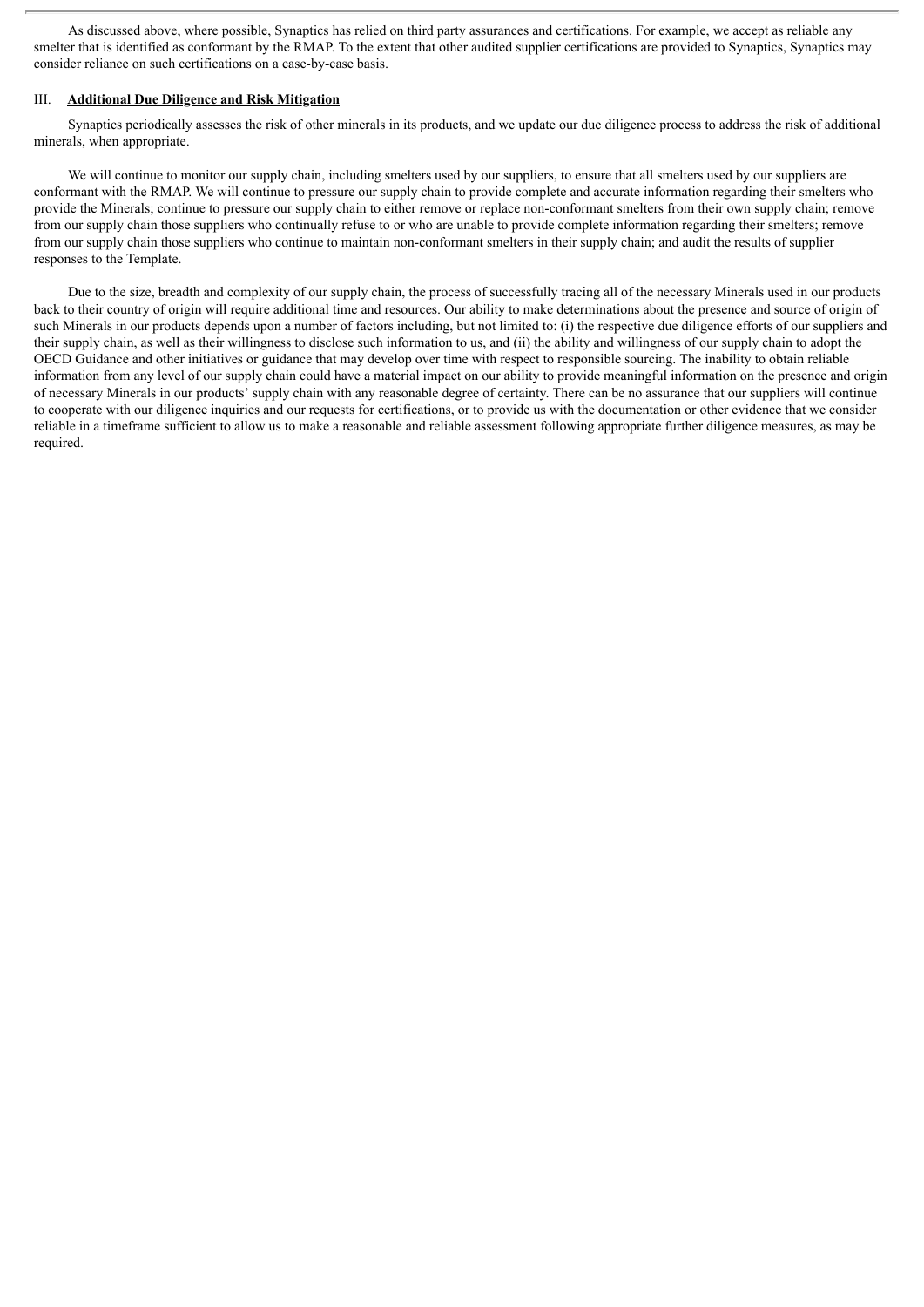#### **Exhibit A**

Smelters reported in Synaptics' Supply Chain as of December 31, 2021:

Smelter Name<br>8853 S.p.A. Italy A.L.M.T. Corp. Japan ACL Metais Eireli **Brazil**<br>Advanced Chemical Company **and States of America**<br>Brazil Brazil Brazil Brazil Brazil Brazil Brazil Brazil Brazil Brazil Brazil Brazil Brazil Brazil Brazil Brazil Brazil Brazil Brazil Brazil Brazi Advanced Chemical Company Aida Chemical Industries Co., Ltd. Japan Japan Japan Japan Japan Japan Japan Japan Japan Japan Japan Japan Japan Japan Japan Japan Japan Japan Japan Japan Japan Japan Japan Japan Japan Japan Japan Japan Japan Japan Japan J Al Etihad Gold Refinery DMCC Allgemeine Gold-und Silberscheideanstalt A.G.<br>Almalyk Mining and Metallurgical Complex (AMMC) and the complex (Stephany Germany Almalyk Mining and Metallurgical Complex (AMMC) Alpha United States of America<br>American Freeport United States of America AngloGold Ashanti Corrego do Sitio Mineracao Argor-Heraeus S.A. Switzerland Asahi Pretec Corp. Asahi Refining Canada Ltd. Canada Canada Canada Canada Canada Canada Canada Canada Canada Canada Canada Canada Asahi Refining USA Inc. United States of America Asaka Riken Co., Ltd. Japan Asia Tungsten Products Vietnam Ltd.<br>
AU Traders and Refiners<br>
South Africa AU Traders and Refiners Aurubis AG Germany Bangalore Refinery **India** Bangko Sentral ng Pilipinas (Central Bank of the Philippines) Philippines Boliden AB Sweden C. Hafner GmbH + Co. KG Germany CCR Refinery - Glencore Canada Corporation Canada Cendres + Metaux S.A. Switzerland Chambishi Metals PLC Zambia Changsha South Tantalum Niobium Co., Ltd. China Chemaf Etoile Democratic Republic of the Congo Chemaf Usoke Democratic Republic of the Congo Chenzhou Diamond Tungsten Products Co., Ltd. China Chenzhou Yunxiang Mining and Metallurgy Co., Ltd. Chifeng Dajingzi Tin Industry Co., Ltd. China Chimet S.p.A. Italy

**Smelter Country** United States of America<br>Brazil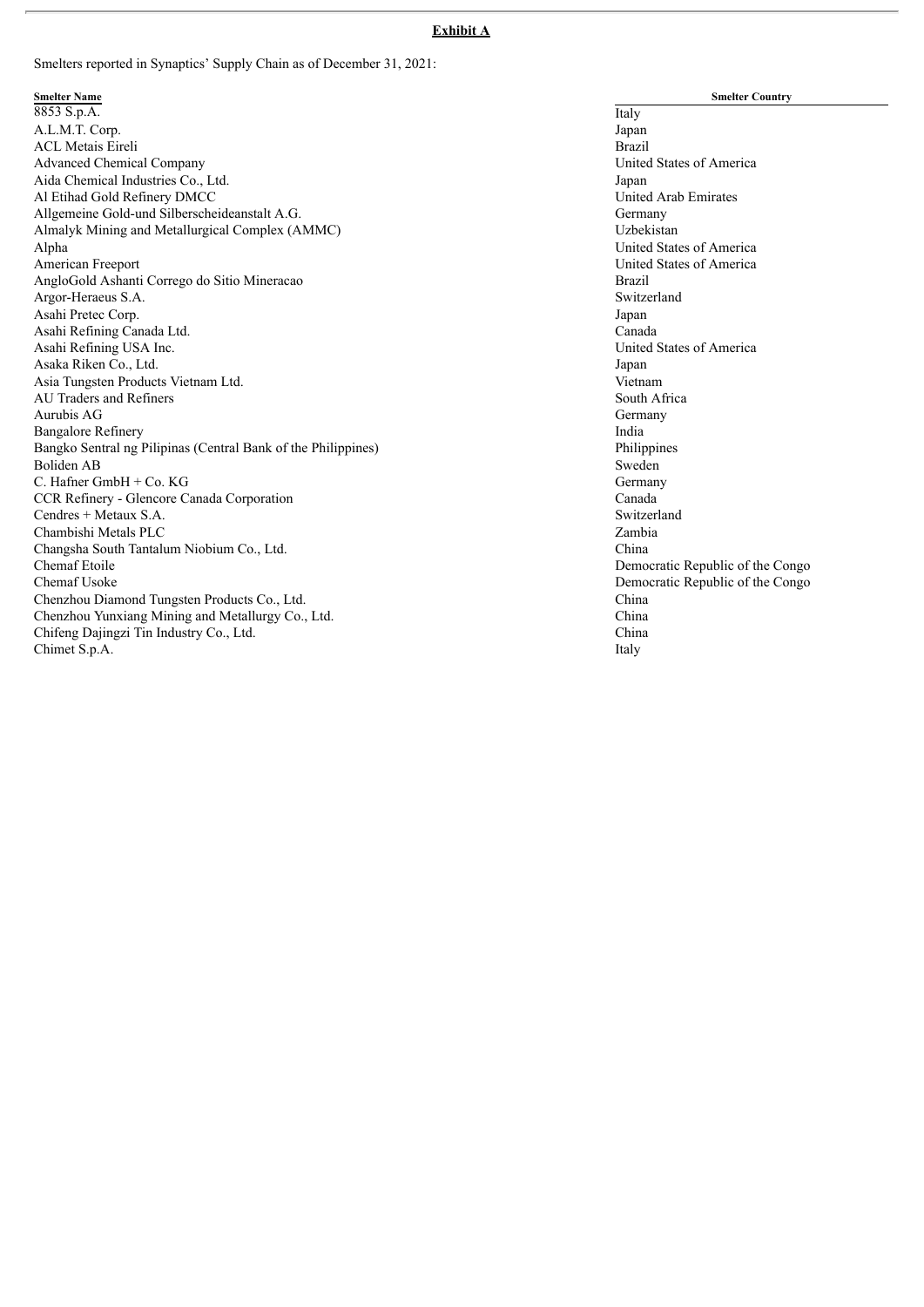China Molybdenum Co., Lto d. Channels are the contract of the contract of the contract of the contract of the contract of the contract of the contract of the contract of the contract of the contract of the contract of the contract of the contract o China Tin Group Co., Lto d. Channels are contained as the contact of the contact of the contact of the contact of the contact of the contact of the contact of the contact of the contact of the contact of the contact of the contact of the contact o Chizhou CN New Materials and Technology Co., Ltd Chongyi Zhangyuan Tungsten Co., Lto d. Channels are the contract of the contract of the contract of the contract of the contract of the contract of the contract of the contract of the contract of the contract of the contract of the contract of the contract o Chugai Mining Compagnie de Tifnout Tiranimine Coral Bay Nickel Cor rp. P CoreMax Corporation Cosmo Chemical, Ltd d. So South that the set of the set of the set of the set of the set of the set of the set of the set of the set of the set of the set of the set of the set of the set of the set of the set of the set of the set of the set D Block Metals, LLC DODUCO Contacts and Refining GmbH D o w a DS PRETECH Co., Ltd d. So South that the state of the state of the state of the state of the state of the state of the state of the state of the state of the state of the state of the state of the state of the state of the state of the state DSC (Do Sung Corporation) Dynatec Madagascar Company Eco-System Recycling Co., Ltd. East Plant Eco-System Recycling Co., Ltd. North Plant Eco-System Recycling Co., Ltd. West Plant EM Vinto Emirates Gold DMCC Exotech Inc c. Under the contract of the contract of the contract of the contract of the contract of the contract of the contract of the contract of the contract of the contract of the contract of the contract of the contract of the c F&X Electro-Materials Ltd d. Channels are contained as the contact of the contact of the contact of the contact of the contact of the contact of the contact of the contact of the contact of the contact of the contact of the contact of the contact o Fairsky Industrial Co., Limited Falconbridge Ltd d. Canada and Canada and Canada and Canada and Canada and Canada and Canada and Canada and Canada and Canada and Canada and Canada and Canada and Canada and Canada and Canada and Canada and Canada and Canada and Canada and Fenix Metals FIR Metals & Resource Lt d. Channels are the contract of the contract of the contract of the contract of the contract of the contract of the contract of the contract of the contract of the contract of the contract of the contract of the contract o Fujian Ganmin RareMetal Co., Lto d. Channels are the contract of the contract of the contract of the contract of the contract of the contract of the contract of the contract of the contract of the contract of the contract of the contract of the contract o Gangzhou Yi Hao Umicore Industry Co o. Ch Ganzhou Haichuang Tungsten Co., Lto d. Channels are the contract of the contract of the contract of the contract of the contract of the contract of the contract of the contract of the contract of the contract of the contract of the contract of the contract o Ganzhou Highpower Techology Co., Ltd d. Channels and contact the contact of the contact of the contact of the contact of the contact of the contact of the contact of the contact of the contact of the contact of the contact of the contact of the contact of the Ganzhou Huaxing Tungsten Products Co., Lto d. Channels and the contract of the contract of the contract of the contract of the contract of the contract of the contract of the contract of the contract of the contract of the contract of the contract of the contract o Ganzhou Jiangwu Ferrotungsten Co., Lto d. Channels and contact the contact of the contact of the contact of the contact of the contact of the contact of the contact of the contact of the contact of the contact of the contact of the contact of the contact of the Ganzhou Seadragon W & Mo Co., Ltd d. Channels are the contract of the contract of the contract of the contract of the contract of the contract of the contract of the contract of the contract of the contract of the contract of the contract of the contract o Ganzhou Tengyuan Cobalt New Material Co., Lto Geib Refining Corporation Gejiu Kai Meng Industry and Trade LLC Gejiu Non-Ferrous Metal Processing Co., Lto d. Channels and contact the contact of the contact of the contact of the contact of the contact of the contact of the contact of the contact of the contact of the contact of the contact of the contact of the contact of the Gejiu Yunxin Nonferrous Electrolysis Co., Ltd d. Channels and contact the contact of the contact of the contact of the contact of the contact of the contact of the contact of the contact of the contact of the contact of the contact of the contact of the contact of the Gejiu Zili Mining And Metallurgy Co., Lto d. Channels and contact the contact of the contact of the contact of the contact of the contact of the contact of the contact of the contact of the contact of the contact of the contact of the contact of the contact of the Gem (Jiangsu) Cobalt Industry Co., Ltd d. Channels are the contract of the contract of the contract of the contract of the contract of the contract of the contract of the contract of the contract of the contract of the contract of the contract of the contract o

h i n a h i n a d. Channels and Channels Channels Channels Channels Channels Channels Channels Channels Channels Channels Channels Channels Channels Channels Channels Channels Channels Channels Channels Channels Channels Channels Channels h i n a h i n a **Japan** Morocco hilippines Taiwan outh Korea United States of America Germany **Japan** outh Korea South Korea Madagascar **Japan Japan Japan Bolivia** United Arab Emirates nited States of America h i n a China a n a d a Poland h i n a h i n a h i n a h i n a h i n a h i n a h i n a h i n a d. Charles the contract of the contract of the contract of the contract of the contract of the contract of the contract of the contract of the contract of the contract of the contract of the contract of the contract of the h i n a United States of America China h i n a h i n a h i n a h i n a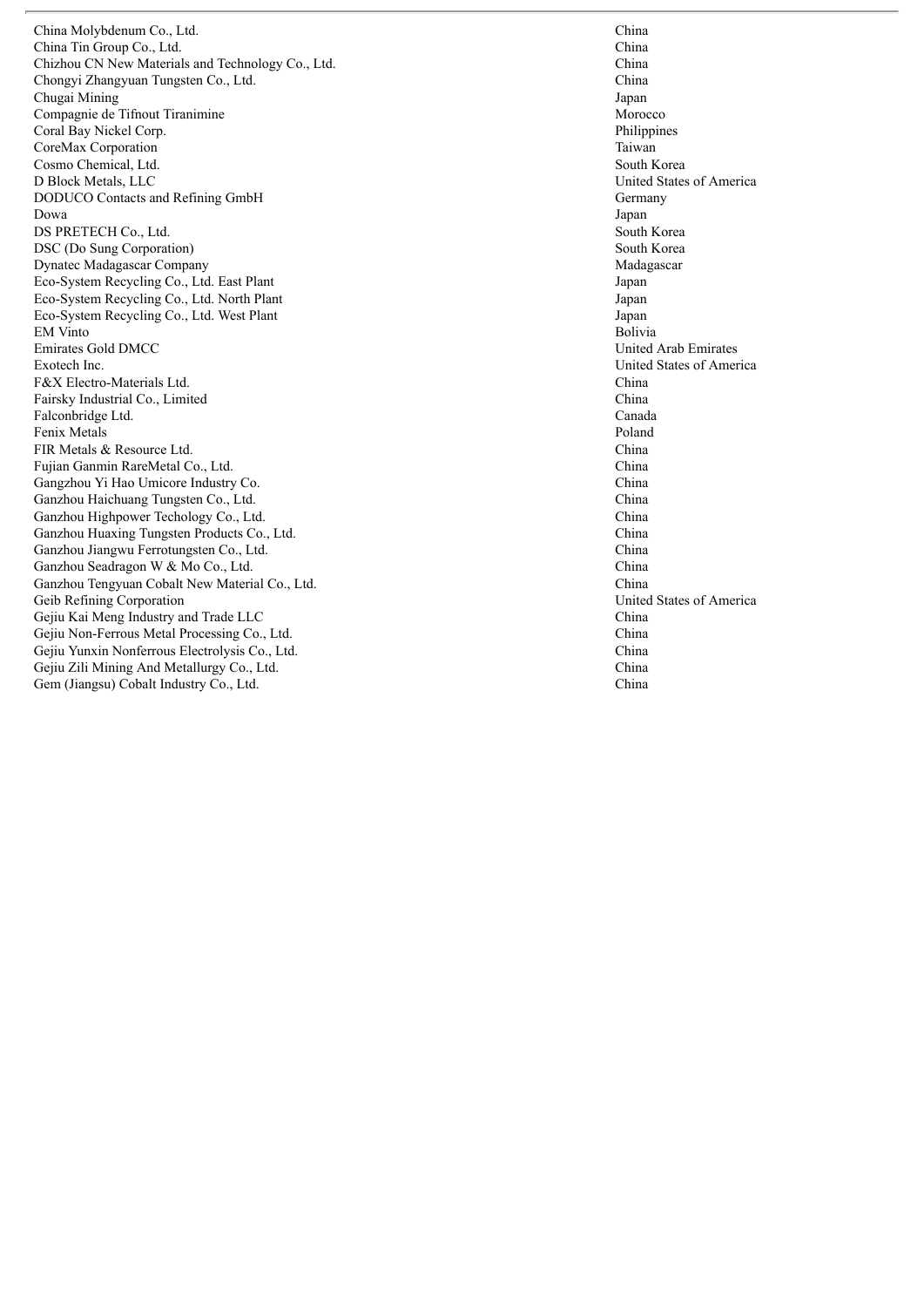Glencore International AG Democratic Republic of the Congo Glencore Nikkelverk Refinery Norway Norway Norway Norway Norway Norway Norway Norway Norway Norway Norway Norway Global Advanced Metals Aizu<br>
Global Advanced Metals Bovertown<br>
United States of America Global Advanced Metals Boyertown Global Tungsten & Powders Corp.<br>
Gold Refinery of Zijin Mining Group Co. Ltd.<br>
China Cold Refinery of Zijin Mining Group Co. Ltd. Gold Refinery of Zijin Mining Group Co., Ltd. Guangdong Hanhe Non-Ferrous Metal Co., Ltd. China Guangdong Jiana Energy Technology Co., Ltd. China China China China China China China China China China China China China China China China China China China China China China China China China China China China China Chin Guangdong Xianglu Tungsten Co., Ltd. China Guangxi Yinyi Advanced Material Co., Ltd. China China China China China China China China China China China China China China China China China China China China China China China China China China China China China China H.C. Starck Hermsdorf GmbH H.C. Starck Inc. United States of America H.C. Starck Tungsten GmbH Germany Harima Refinery, Sumitomo Metal Mining Japan Heimerle + Meule GmbH<br>
Hengyang King Xing Lifeng New Materials Co., Ltd.<br>
China Hengyang King Xing Lifeng New Materials Co., Ltd. China China China Cermany GmbH Co. KG Germany Heraeus Germany GmbH Co. KG Heraeus Metals Hong Kong Ltd. China Hitachi Metal HuiChang Hill Tin Industry Co., Ltd. China Huichang Jinshunda Tin Co., Ltd. China Hunan Brunp Recycling Technology Co., Ltd. China Hunan Chenzhou Mining Co., Ltd.<br>Hunan Chuangda Vanadium Tungsten Co., Ltd. Wuii China China China China Hunan Chuangda Vanadium Tungsten Co., Ltd. Wuji Hunan Chunchang Nonferrous Metals Co., Ltd. China<br>Hunan CNGR New Energy Science & Technology Co., Ltd. China Hunan CNGR New Energy Science & Technology Co., Ltd. Hunan Jinxin New Material Holding Co., Ltd. China Hunan Litian Tungsten Industry Co., Ltd. China<br>
Hunan Shiii Yintian New Material Co. Ltd China Hunan Shiji Yintian New Material Co., Ltd. Hunan Yacheng New Materials Co., Ltd. China Hydrometallurg, JSC Russian Federation ICoNiChem United Kingdom of Great Britain and Northern Ireland Inner Mongolia Qiankun Gold and Silver Refinery Share Co., Ltd. China Ishifuku Metal Industry Co., Ltd. Japan Istanbul Gold Refinery Turkey Italpreziosi **Italy**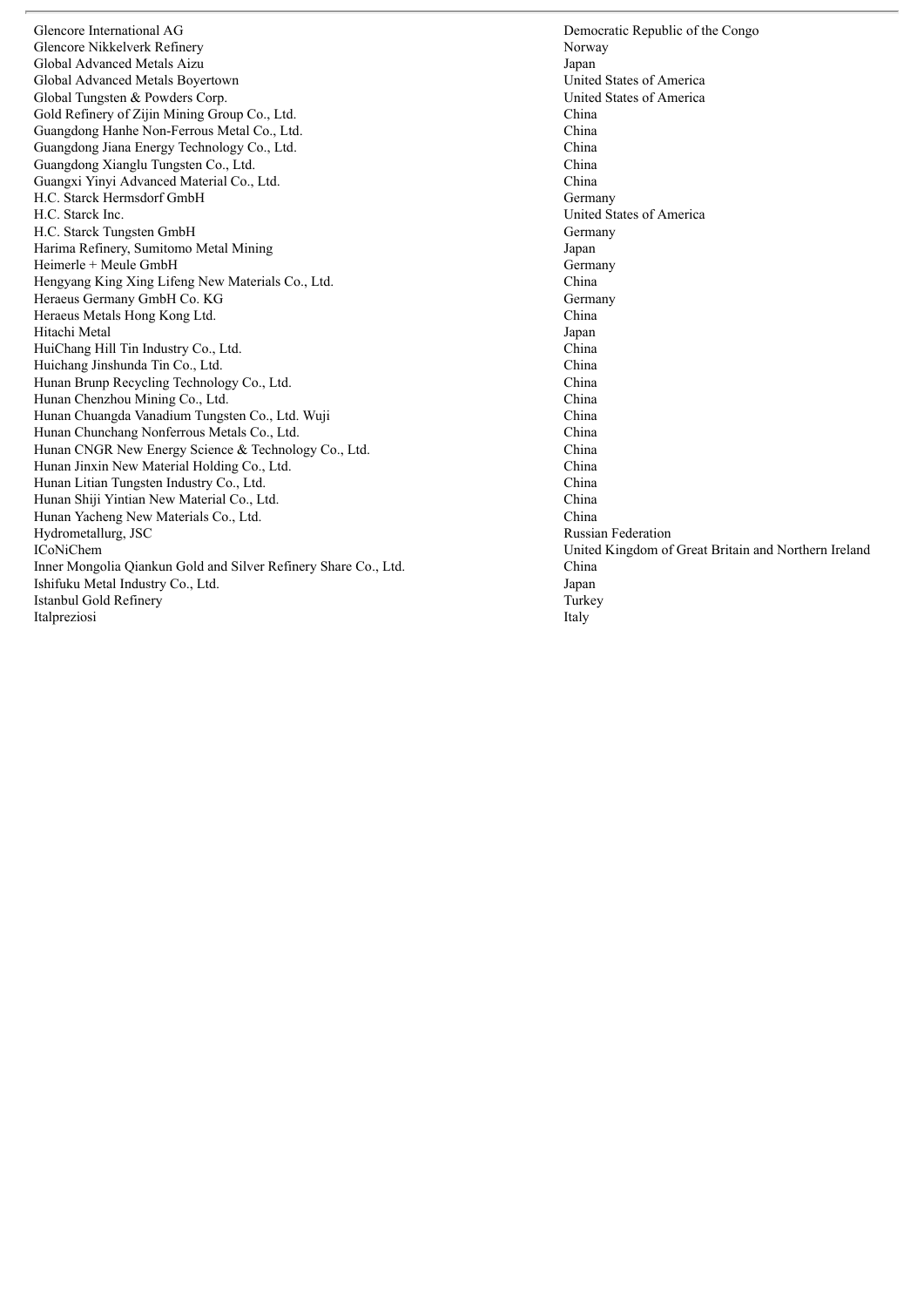Japan Mint Japan New Metals Co., Ltd  $d.$ Jiangmen Umicore Chang Xin New Materials Co., Ltd d. Channels and Channels Channels Channels Channels Channels Channels Channels Channels Channels Channels Channels Channels Channels Channels Channels Channels Channels Channels Channels Channels Channels Channels Channels Jiangsu Xiongfeng Technology Co., Ltd d. Channels are the contract of the contract of the contract of the contract of the contract of the contract of the contract of the contract of the contract of the contract of the contract of the contract of the contract o Jiangwu H.C. Starck Tungsten Products Co., Lto d. Channels and Channels Channels Channels Channels Channels Channels Channels Channels Channels Channels Channels Channels Channels Channels Channels Channels Channels Channels Channels Channels Channels Channels Channels Jiangxi Copper Co., Lto d. Channels are the contract of the contract of the contract of the contract of the contract of the contract of the contract of the contract of the contract of the contract of the contract of the contract of the contract o Jiangxi Dinghai Tantalum & Niobium Co., Lto d. Channels and contact the contact of the contact of the contact of the contact of the contact of the contact of the contact of the contact of the contact of the contact of the contact of the contact of the contact of the Jiangxi Gan Bei Tungsten Co., Lto d. Channels are the contract of the contract of the contract of the contract of the contract of the contract of the contract of the contract of the contract of the contract of the contract of the contract of the contract o Jiangxi Jiangwu Cobalt Industrial Co., Lt d. Channels and contact the contact of the contact of the contact of the contact of the contact of the contact of the contact of the contact of the contact of the contact of the contact of the contact of the contact of the Jiangxi New Nanshan Technology Lto d. Channels and contact the contact of the contact of the contact of the contact of the contact of the contact of the contact of the contact of the contact of the contact of the contact of the contact of the contact of the Jiangxi Rui da Xinnengyuan Technology Co., Lto d. Channels are the contract of the contract of the contract of the contract of the contract of the contract of the contract of the contract of the contract of the contract of the contract of the contract of the contract o Jiangxi Tonggu Non-ferrous Metallurgical & Chemical Co., Ltd d. Ch Jiangxi Tuohong New Raw Material Jiangxi Xinsheng Tungsten Industry Co., Lto d. Channels and contact the contact of the contact of the contact of the contact of the contact of the contact of the contact of the contact of the contact of the contact of the contact of the contact of the contact of the Jiangxi Yaosheng Tungsten Co., Lto d. Channels are the contract of the contract of the contract of the contract of the contract of the contract of the contract of the contract of the contract of the contract of the contract of the contract of the contract o Jingchuan Group Co., Lto d. Channels are the contract of the contract of the contract of the contract of the contract of the contract of the contract of the contract of the contract of the contract of the contract of the contract of the contract o Jingmen GEM Co., Ltd d. Channels are the contract of the contract of the contract of the contract of the contract of the contract of the contract of the contract of the contract of the contract of the contract of the contract of the contract o JiuJiang JinXin Nonferrous Metals Co., Lto d. Channels and contact the contact of the contact of the contact of the contact of the contact of the contact of the contact of the contact of the contact of the contact of the contact of the contact of the contact of the Jiujiang Tanbre Co., Lt d. Channels are the contract of the contract of the contract of the contract of the contract of the contract of the contract of the contract of the contract of the contract of the contract of the contract of the contract o Jiujiang Zhongao Tantalum & Niobium Co., Lto d. Channels and the contract of the contract of the contract of the contract of the contract of the contract of the contract of the contract of the contract of the contract of the contract of the contract of the contract o JSC Kolskaya Mining and Metallurgical Company (Kola MMC) JSC Novosibirsk Refinery JSC Uralelectromed JX Nippon Mining & Metals Co., Ltd d. January 1986. The set of the set of the set of the set of the set of the set of the set of the set of the set of the set of the set of the set of the set of the set of the set of the set of the set of the set of the set Kamoto Copper Company Kazzinc KEMET de Mexico Kennametal Fallon Kennametal Huntsville Kennecott Utah Copper LLC KGETS Co., Lt d. So we have a set of the set of the set of the set of the set of the set of the set of the set of the set of the set of the set of the set of the set of the set of the set of the set of the set of the set of the set of t KGHM Polska Miedz Spolka Akcyjna Kojima Chemicals Co., Ltd  $d.$ Korea Zinc Co., Lto d.  $S<sub>C</sub>$ Kyrgyzaltyn JSC La Compagnie de Traitement des Rejets de Kingamyambo S.A. De

**Japan** ap a n h i n a h i n a h i n a h i n a h i n a h i n a h i n a h i n a h i n a h i n a China h i n a h i n a h i n a h i n a h i n a h i n a h i n a Russian Federation Russian Federation Russian Federation ap a n Democratic Republic of Congo Kazakhstan Mexico United States of America United States of America United States of America outh Korea Poland ap a n outh Korea Kyrgyzstan emocratic Republic of Congo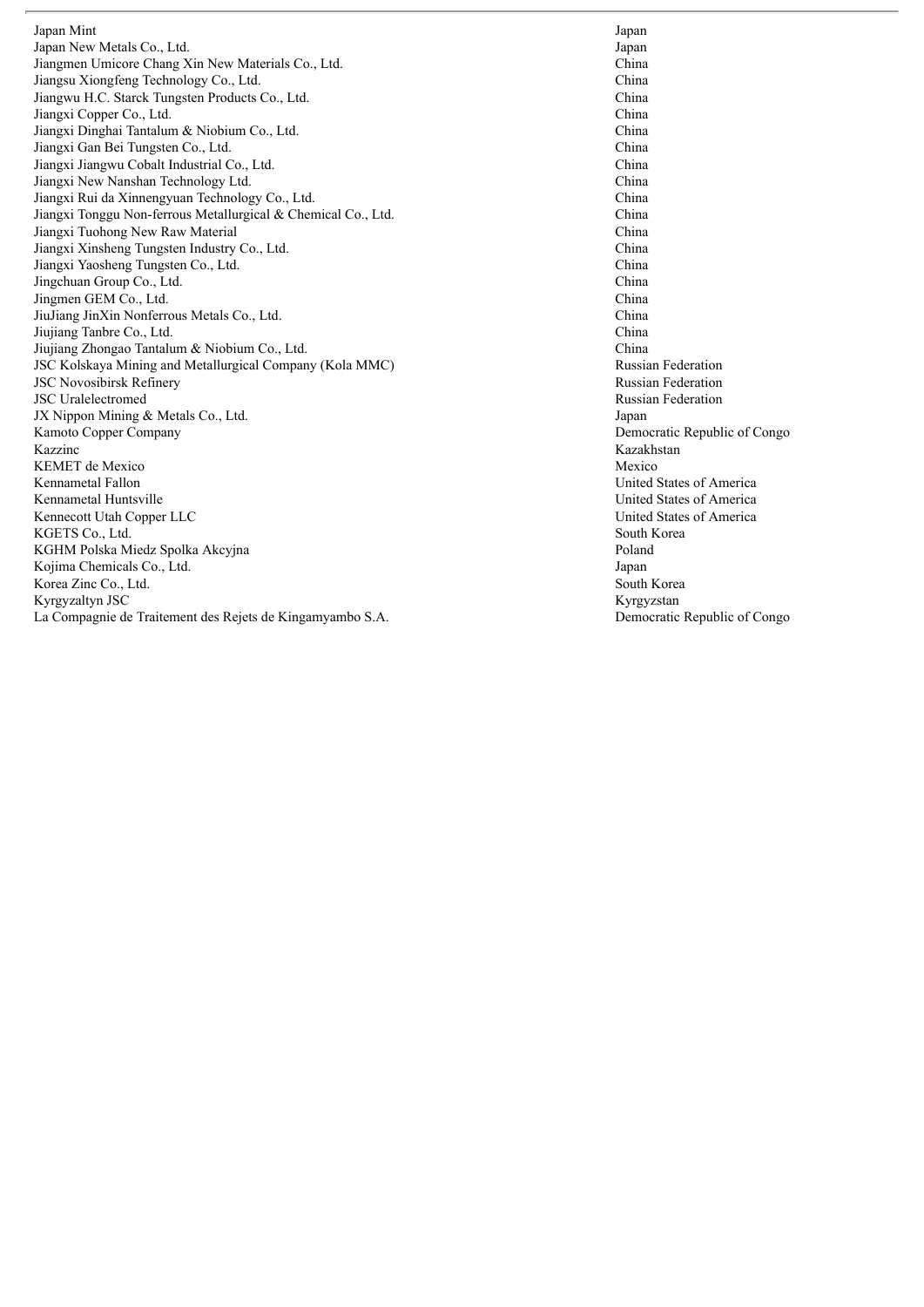Lanzhou Jinchuan Advanced Materials Technology Co., Ltd Lianyou Metals Co., Ltd d. Tai L'Orfebre S.A. Architecture of the state of the state of the state of the state of the state of the state of the state of the state of the state of the state of the state of the state of the state of the state of the state of the st LSM Brasil S.A. Branch and the state of the state of the state of the state of the state of the state of the state of the state of the state of the state of the state of the state of the state of the state of the state of the state o LS-NIKKO Copper Ind c.  $S<sub>c</sub>$ LT Metal Lt d. So we have a set of the set of the set of the set of the set of the set of the set of the set of the set of the set of the set of the set of the set of the set of the set of the set of the set of the set of the set of t Luna Smelter, Lt d. Rwa Ma'anshan Weitai Tin Co., Lto d. Channels are the contract of the contract of the contract of the contract of the contract of the contract of the contract of the contract of the contract of the contract of the contract of the contract of the contract o Magnu's Minerais Metais e Ligas Ltda a. Br Malaysia Smelting Corporation (MSC) Malipo Haiyu Tungsten Co., Lto d. Channels are the contract of the contract of the contract of the contract of the contract of the contract of the contract of the contract of the contract of the contract of the contract of the contract of the contract o Marsam Metals Masan High-Tech Materials Materion Matsuda Sangyo Co., Lto d.  $J_{\delta}$ Mechema Chemicals (Thailand) Co., Ltd d. The contract of the contract of the contract of the contract of the contract of the contract of the contract of the contract of the contract of the contract of the contract of the contract of the contract of the contrac Mechema Chemicals shang-yu Mechema Korea, Co., Ltd d. So Solution Section 2. So Solution 3. So Solution 3. So Solution 3. So Solution 3. So Solution 3. So Solution 3. So Solution 3. So Solution 3. So Solution 3. So Solution 3. So Solution 3. So Solution 3. So Solution 3. S Mechema Taiwan Plant 1 Mechema Taiwan Plant 2 Melt Metais e Ligas S.A. Br Meta Materials Metal Mines Sarl Metallic Resources, Ind c. Metallo Belgium N.V. Because the state of the state of the state of the state of the state of the state of the state of the state of the state of the state of the state of the state of the state of the state of the state of the state of t Metallo Spain S.L.U. S Metallurgical Products India Pvt., Ltd d. In the set of the set of the set of the set of the set of the set of the set of the set of the set of the set of the set of the set of the set of the set of the set of the set of the set of the set of the set of the set Metalor Technologies (Hong Kong) Ltd d. Channels and contact the contact of the contact of the contact of the contact of the contact of the contact of the contact of the contact of the contact of the contact of the contact of the contact of the contact of the Metalor Technologies (Singapore) Pte., Ltd d. Si Metalor Technologies (Suzhou) Ltd d. Channels and containing the contact of the contact of the contact of the contact of the contact of the contact of the contact of the contact of the contact of the contact of the contact of the contact of the contact of Metalor Technologies S.A. Solution is strong set of the strategy strategy strategy strategy strategy strategy strategy strategy strategy strategy strategy strategy strategy strategy strategy strategy strategy strategy strategy strategy strateg Metalor USA Refining Corporation Metalurgica Met-Mex Penoles S.A. De C.V. Me Mine de Bou-Azzer Mineracao Taboca S.A. Br Minsur Mitsubishi Materials Corporation Mitsui & Co o. Since the contract of the contract of the contract of the contract of the contract of the contract of the contract of the contract of the contract of the contract of the contract of the contract of the contract of the c

d. Ch h i n a i w a n ndorra r a z i l outh Korea outh Korea a n d a h i n a r a z i l Malaysia h i n a **Brazil** Vietnam United States of America ap a n hailand China outh Korea Taiwan Taiwan r a z i l Macedonia Democratic Republic of Congo nited States of America elgium pain n d i a h i n a ingapore h i n a witzerland United States of America exico Morocco r a z i l Peru **Japan** ap a n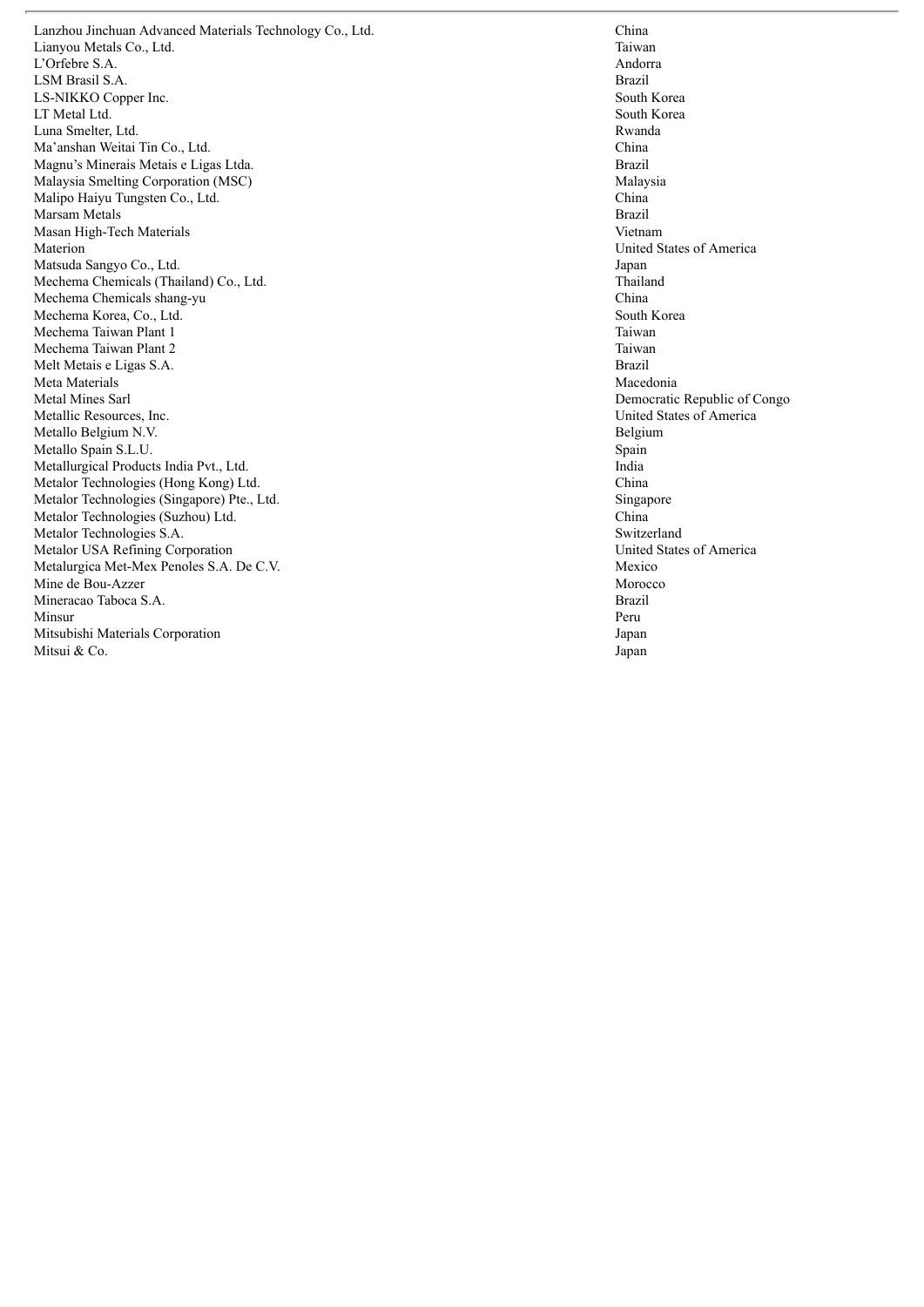Mitsui Mining and Smelting Co., Ltd.<br>
MKM – La Miniere de Kalumbwe Myunga<br>
Oemocratic Republic of Congo MKM – La Miniere de Kalumbwe Myunga MMTC-PAMP India Pvt., Ltd. India 2008. India 2008. India 2008. India 2008. India 2008. India 2008. India 2008. India 2008. India 2008. India 2008. India 2008. India 2008. India 2008. India 2008. In the USS of the USS of th Moscow Special Alloys Processing Plant and Australia and Australia Russian Federation<br>
Murrin Murrin Nickel Cobalt Plant and Australia Murrin Murrin Nickel Cobalt Plant Nadir Metal Rafineri San. Ve Tic. A.S. Turkey Nanjing Hanrui Cobalt<br>Nantong Xinwei Nickel Cobalt Technology Development Co., Ltd. 6. 1998 - China Nantong Xinwei Nickel Cobalt Technology Development Co., Ltd. China China China China National Electronic Allovs Inc. China National Electronic Allovs Inc. National Electronic Alloys Inc.<br>
Navoi Mining and Metallurgical Combinat<br>
Uzbekistan<br>
Uzbekistan Navoi Mining and Metallurgical Combinat New Era Group Zhejiang Zhongneng Cycle Technology Co., Ltd. China Niagara Refining LLC United States of America Nihon Kagaku Sangyo Co., Ltd. Japan Nihon Material Co., Ltd. Japan<br>
Ningbo Hubang New Material Co., Ltd. China Ningbo Hubang New Material Co., Ltd. Ningbo Yanmen Chemical Co., Ltd. China Ningxia Orient Tantalum Industry Co., Ltd.<br>
Norilsk Nickel Harjavalta Ov Norilsk Nickel Harjavalta Oy Nornickel Russian Federation NPM Silmet AS Estonia O.M. Manufacturing (Thailand) Co., Ltd. Thailand O.M. Manufacturing Philippines, Inc.<br>
Ogussa Osterreichische Gold- und Silber-Scheideanstalt GmbH<br>
Austria Ogussa Osterreichische Gold- und Silber-Scheideanstalt GmbH Ohura Precious Metal Industry Co., Ltd.<br>
OJSC "The Gulidov Krasnovarsk Non-Ferrous Metals Plant" (OJSC Krastsvetmet) Russian Federation OJSC "The Gulidov Krasnoyarsk Non-Ferrous Metals Plant" (OJSC Krastsvetmet) Operaciones Metalurgicas S.A. Bolivia PAMP S.A. Switzerland Philippine Chuangxin Industrial Co., Inc. Philippines Planta Recuperadora de Metales SpA Chile Port Colborne Refinery Canada Prioksky Plant of Non-Ferrous Metals Russian Federation PT Aneka Tambang (Persero) Tbk Indonesia PT Artha Cipta Langgeng Indonesia PT ATD Makmur Mandiri Jaya **Indonesia** Indonesia PT Babel Inti Perkasa Indonesia

Russian Federation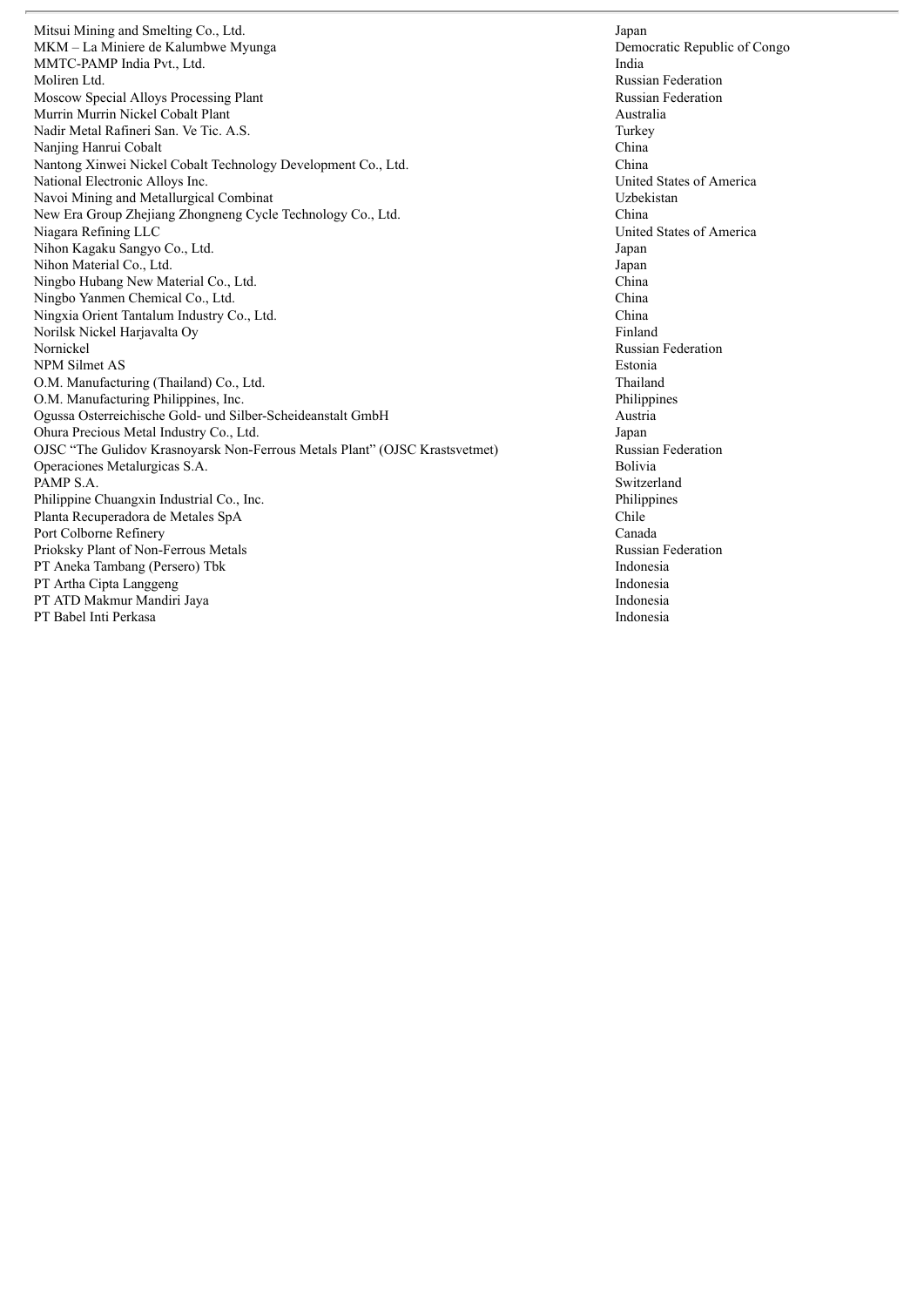PT Babel Surya Alam Lestari PT Bangka Serumpun PT Mechema Indonesia PT Menara Cipta Mulia PT Mitra Stania Prima PT Prima Timah Utama PT Rajawali Rimba Perkasa PT Rajehan Ariq PT Refined Bangka Tin PT Stanindo Inti Perkasa PT Timah Tbk Kundur PT Timah Tbk Mentok PT Tinindo Inter Nusa PX Precinox S.A. S.A. QuantumClean Quzhou Huayou Cobalt New Material Co., Lto d. Channels and contact the contact of the contact of the contact of the contact of the contact of the contact of the contact of the contact of the contact of the contact of the contact of the contact of the contact of the Rand Refinery (Pty) Ltd d. So  $S<sub>c</sub>$ Remondis PMR B.V. New York 1988, the contract of the contract of the contract of the contract of the contract of the contract of the contract of the contract of the contract of the contract of the contract of the contract of the contra Resind Industria e Comercio Ltda a. Br ROSENERGOATOM Royal Canadian Mint Ruashi Mining SAS Rui Da Hung S A A M P S a fi m e t S.p.A S A F I N A A.S. Cz Samduck Precious Metals SAXONIA Edelmetalle GmbH SEMPSA Joyeria Plateria S.A. Special state of the state of the state state state state state state state state state state state state state state state state state state state state state state state state state state state state state state sta Shandong Gold Smelting Co., Ltd d. Channels are the contract of the contract of the contract of the contract of the contract of the contract of the contract of the contract of the contract of the contract of the contract of the contract of the contract o Shandong Zhaojin Gold & Silver Refinery Co., Ltd d. Channels and the contract of the contract of the contract of the contract of the contract of the contract of the contract of the contract of the contract of the contract of the contract of the contract of the contract o Shaoguan Zhonghong Metal Industrial Co., Ltd Sichuan Tianze Precious Metals Co., Ltd d. Channels are the contract of the contract of the contract of the contract of the contract of the contract of the contract of the contract of the contract of the contract of the contract of the contract of the contract o Singway Technology Co., Ltd d. Tai SOCIETE MINIERE DU KATANGA (SOMIKA SARL) Societe pour le Traitment du Terril de Lubumbashi (STL) SOE Shyolkovsky Factory of Secondary Precious Metals

Indonesia Indonesia Indonesia Indonesia Indonesia Indonesia Indonesia Indonesia Indonesia Indonesia Indonesia Indonesia Indonesia witzerland United States of America h i n a outh Africa etherlands r a z i l Russian Federation Canada Democratic Republic of Congo Taiwan France Italy zechia South Korea Germany pain h i n a h i n a China h i n a i w a n Democratic Republic of Congo Democratic Republic of Congo Russian Federation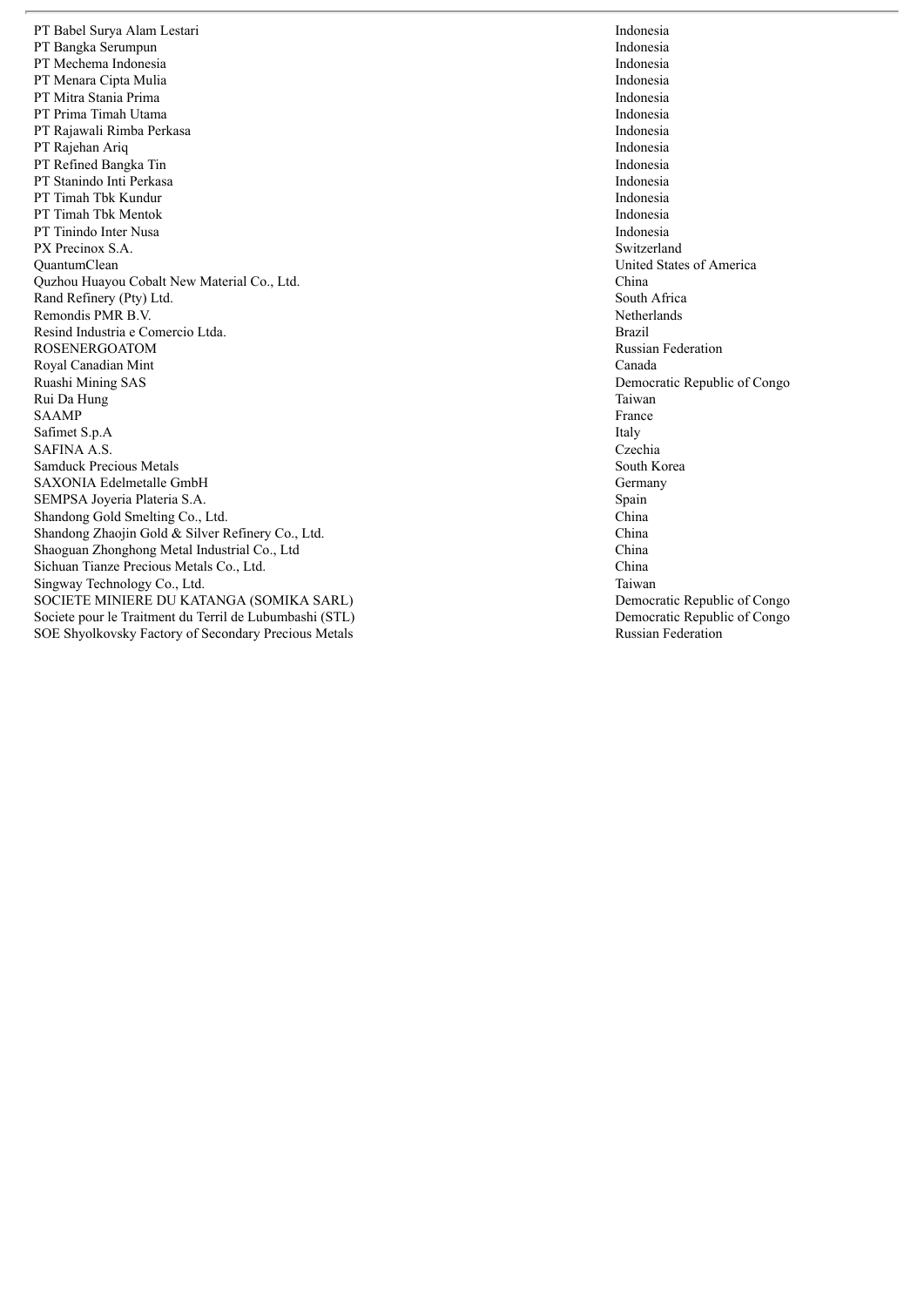Soft Metais Ltda a. Branch and the contract of the contract of the contract of the contract of the contract of the contract of the contract of the contract of the contract of the contract of the contract of the contract of the contract of Solar Applied Materials Technology Cor rp. Tai Solikamsk Magnesium Works OAO Specialty Metals Resources Ltd Sumitomo Metal Mining Sumitomo Metal Mining Co., Lto d.  $J_{\delta}$ SungEel HiMetal Co., Ltd d. So Solution Section 2. So Solution 3. So Solution 3. So Solution 3. So Solution 3. So Solution 3. So Solution 3. So Solution 3. So Solution 3. So Solution 3. So Solution 3. So Solution 3. So Solution 3. So Solution 3. S SungEel HiTech Co.,Ltd d. So  $S<sub>c</sub>$ T.C.A S.p.A Taganito HPAL Nickel Corp Taki Chemical Co., Lt d.  $J_{\delta}$ Tanaka Kikinzoku Kogyo K.K. January 1988. The set of the set of the set of the set of the set of the set of the set of the set of the set of the set of the set of the set of the set of the set of the set of the set of the set of the set of the s TANIOBIS Co., Ltd d. The contract of the contract of the contract of the contract of the contract of the contract of the contract of the contract of the contract of the contract of the contract of the contract of the contract of the contrac TANIOBIS GmbH TANIOBIS Japan Co., Lto d.  $J_{\delta}$ TANIOBIS Smelting GmbH & Co. KG Telex Metals Tenke Fungurume Thai Nguyen Mining and Metallurgy Co., Lto d. Vi Thaisarco The Ambatovy Tianjin Maolian Science & Technology Co., Ltd d. Channels and contact the contact of the contact of the contact of the contact of the contact of the contact of the contact of the contact of the contact of the contact of the contact of the contact of the contact of the Tin Technology & Refining Tokuriki Honten Co., Lto  $d.$ TOO Tau-Ken-Altyn Torecom Traxys North America, LLC Ulba Metallurgical Plant JSC Umicore Finland Oy Umicore Olen Umicore Precious Metals Thailand Umicore S.A. Business Unit Precious Metals Refining Unecha Refractory metals plant United Precious Metal Refining, Ind c. Un Valcambi S.A. S.A. Vales Canada Western Australian Mint (T/a The Perth Mint) White Solder Metalurgia e Mineracao Ltda a. Br WIELAND Edelmetalle GmbH

r a z i l i w a n Russian Federation Hong Kong **Japan** ap a n outh Korea outh Korea Italy Philippines ap a n ap a n hailand Germany ap a n Germany United States of America Democratic Republic of Congo e t n a m Thailand Madagascar h i n a United States of America ap a n Kazakhstan South Korea United States of America Kazakhstan Finland **Belgium** Thailand Belgium Russian Federation nited States of America witzerland Canada Australia r a z i l Germany